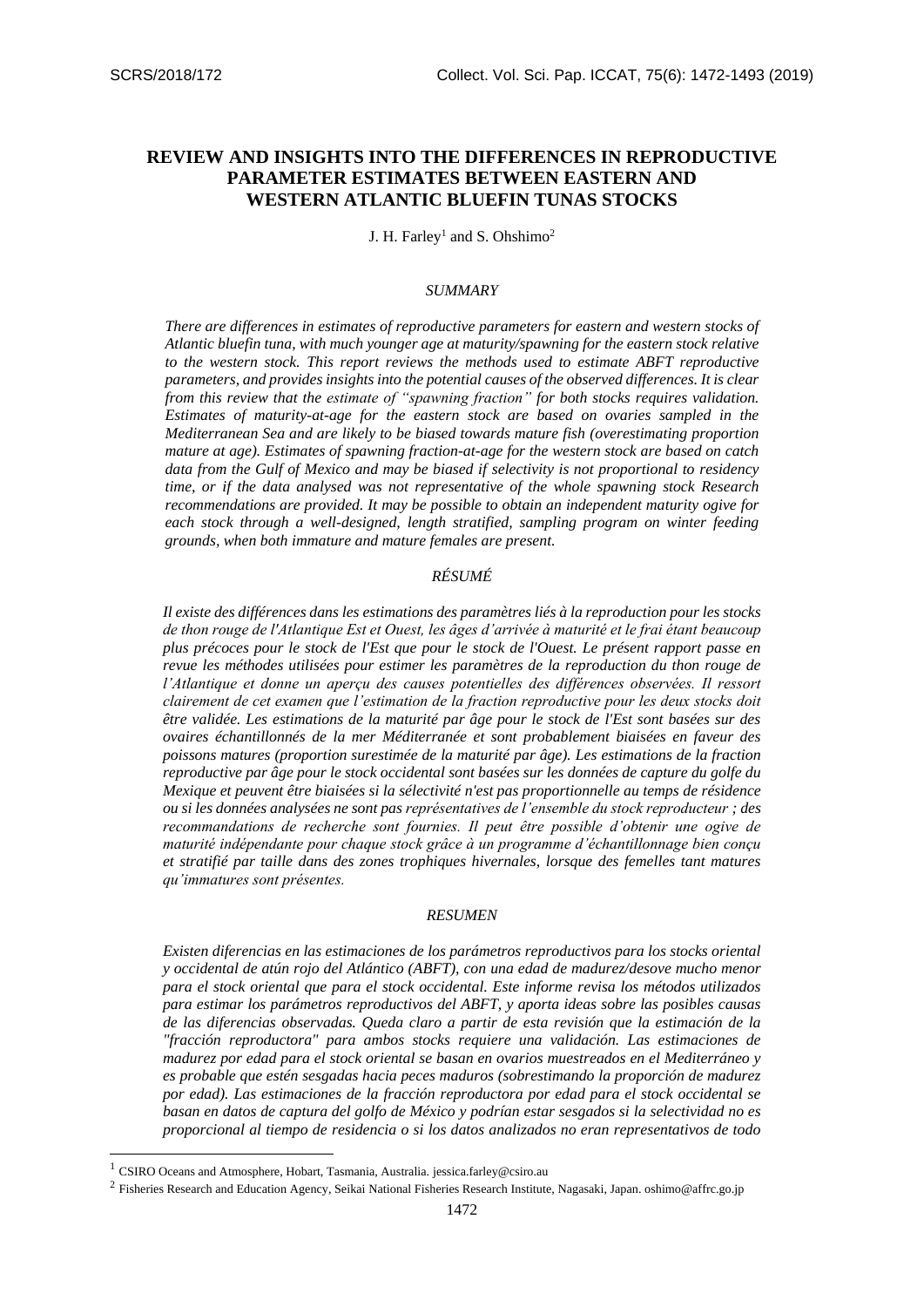*el stock reproductor. Se presentan recomendaciones sobre investigación. Podría ser posible obtener una ojiva de madurez independiente para cada stock mediante un programa de muestreo bien diseñado y estratificado por talla en las zonas tróficas invernales, cuando están presentes tanto las hembras maduras como las inmaduras.*

#### *KEYWORDS*

#### *Bluefin tuna, Sexual maturity, Spawning fraction, Fecundity*

#### **1. Introduction**

Atlantic bluefin tuna (ABFT) are widely distributed in the Atlantic Ocean and undertake long migrations between spawning and feeding grounds. The fisheries that harvest them are managed by the ICCAT as two stocks separated at 45°W (e.g., Rooker *et al.* 2007). The eastern stock spawns in the Mediterranean Sea while the western stock spawns in the Gulf of Mexico and nearby waters (e.g., Baglin 1982, Corriero 2003, Karakulak *et al.* 2004, Nemerson *et al.* 2000, Goldstein *et al.* 2007). Tagging, otolith chemistry and genetic studies have shown that the feeding grounds are mixed in the Atlantic Ocean but the stocks appear to show high spawning grounds fidelity (Block *et al.* 2005, Carlsson *et al.* 2007, Rooker *et al.* 2007).

Accurately estimating reproductive parameters (e.g., maturity-at-age) for ABFT is complex given their broad distribution, migration patterns and spawning strategy. For stock assessment purposes, the ICCAT uses different maturity ogives for the eastern and western stocks based on work undertaken in the Mediterranean Sea and the Gulf of Mexico spawning grounds respectively. For eastern ABFT, maturity is assumed to occur at younger ages (50% mature at age 4) than for western ABFT (50% spawning at ages ~8-10 or older). Large differences in reproduction and maturity parameters of ABFT stocks are not expected given their similarity in biological traits such as maximum size and growth rates (Cort 1991, Anon 2017b, Ailloud 2017). Given this, it is important to determine whether the differences in reproductive parameters are real (i.e., due to variation in life-history parameters between the populations) or due to methodological differences and/or challenges obtaining representative samples and data.

At the 2017 ICCAT bluefin tuna data preparatory meeting, it was recommended that a workshop of experts in tuna reproduction, life history and ecology be arranged to clarify the terminology and methods used in ABFT reproductive studies and to make recommendations on further research needs (Anon 2017b). A planning meeting was held in early 2018 where it was recommended that an independent review of available information on east/west reproductive differences be undertaken to provide insights about the causes of the current discrepancies in the assumptions about age at maturity (first maturity, 50% and 100%) with the aim to facilitate agreement within ICCAT on this issue.

This review provides insights into the causes of the differences in reproductive parameter estimated obtained for Atlantic bluefin tuna in western and eastern areas based on relevant published papers and reports. In particular, we focused on the differences of methodologies used for estimating age at maturity/spawning fraction. The report is structured into 7 main sections:

- 1. Maturity parameters used in recent ICCAT stock assessments
- 2. Brief overview of maturity, spawning fraction and reproductive potential
- 3. Spawning and feeding areas for Atlantic bluefin tuna
- 4. A review of relevant eastern ABFT reproductive/maturity studies
- 5. A review of relevant western ABFT reproductive/maturity studies
- 6. An overview of reproductive parameters estimated for Pacific and southern bluefin tunas
- 7. Summary and recommendations

#### **2. Maturity parameters used in recent stock assessments**

For eastern ABFT, the same maturity ogive has been used in stock assessments since 1997, where age at 50% maturity is assumed to be at age 4 years (115 cm/30 kg) and 100% maturity at age 5 (**Table 1, Figure 1**). The assessment model then assumes all females contribute equally (per unit of spawning stock biomass) to egg production. The ogive used in the assessment is similar to the ogive estimated by Corriero *et al.* (2005) based on the analysis of ovaries from the Mediterranean Sea.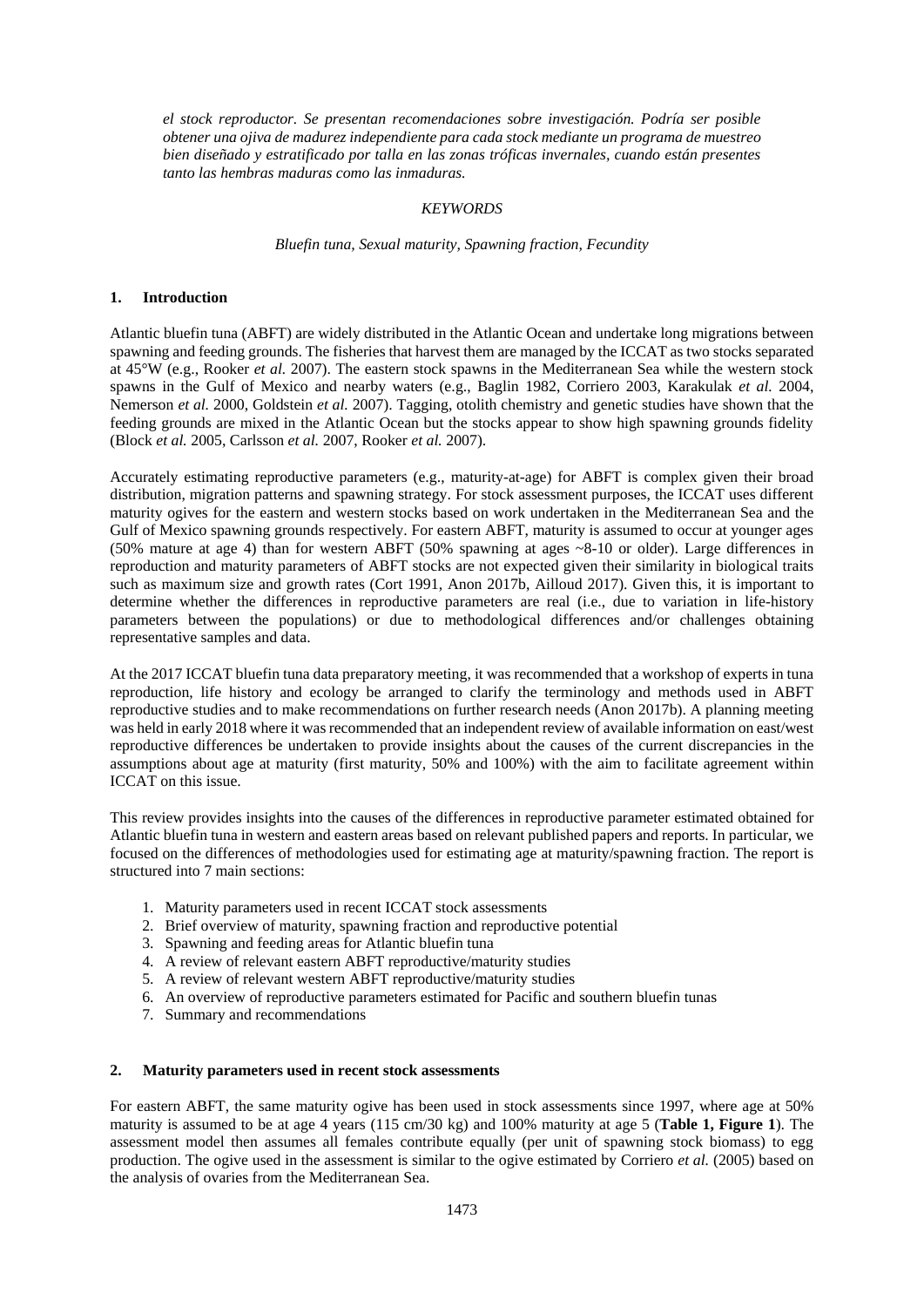There is uncertainty about the age at maturity ogive for western ABFT. In 2008, a knife edge maturity ogive for females was used, based on work by Baglin (1982), which specifies that age classes 1-7 are immature and make no contribution to the spawning biomass (reproductive output) and all age classes  $8+(190+cm)$  fish are mature and contribute in proportion to their weight (Anon 2008).

In 2010, the knife edge was updated to age 9 using new growth data from Restrepo *et al.* (2011) (Anon 2011). This ogive was used in the base case model for the 2012 and 2014 stock assessments. Since 2010, routine sensitivity analyses have also been performed to assess the effect of different maturity ogives on stock assessments. These have included 'early maturity ogives' where 50% maturity is assumed to be age 4 (from the eastern ABFT stock) and age 5 (from gonad work by Mathers *et al.* 1995) (Anon 2011; 2012). 'Late maturity ogives' have also been included based on analysis of various size data from longline catches in the Gulf of Mexico with 50% maturity estimated at between age ~11-15(Anon 2011, Diaz and Turner 2007, Diaz 2011). However, as described in section 3.2 and below, the 'late maturity ogive' is analogous to a 'spawning fraction ogive'.

In 2017, two alternate vectors for the "proportion of fish contributing to the spawning output" were used to assess the western stock (**Table 1, Figure 1**). Vector 1 was based on the maturity ogive used in the eastern assessment where 50% mature was at age 4. For this vector, it was assumed that maturity alone determined the contribution to the spawning stock (i.e. annual egg production does not vary with fish size/age). Vector 2 was from Porch and Hanke (2017) where the fraction of fish contribution to spawning output (spawning fraction) was estimated by age class using catch data from the Gulf of Mexico (see section 6.2). Age at 50% spawning was estimated at age  $\sim$ 10.

Note that the growth curves estimated for the two stocks are very similar (i.e., from Cort 1991 and Restrepo *et al.* 2011). The 2017 assessment for western ABFT used a new growth curve developed by Ailloud *et al.* (2017) based on tag-recapture data and direct age from otoliths (Anon 2017b) (**Figure 2a**). A Richards growth model was used as it fitted the data better than a von Bertalanffy model, especially for ages >16. The 2017 assessment of eastern Atlantic bluefin used the growth curve from Cort (1991) (**Figure 2a**), although it was noted that the curve didn't fit the length-at-age data for older fish (>20 years) (**Figure 3**) (Anon 2017a, b). The body weight to age relationships for the two stocks are show in **Figure 2b**.

## **3. Maturity, spawning fraction and reproductive potential**

Knowledge of key reproductive parameters, and how they are estimated, is important for this review. Below is a brief summary of the key reproductive parameters relevant to ABFT.

## *3.1 Proportion mature at length/age (maturity ogive)*

As noted above, the reproductive parameter input for the 2017 assessment of the eastern stock of ABFT was a maturity ogive. A maturity ogive is the estimated proportion of the population mature at length/age. Length or age at 50% maturity  $(L_{50}, A_{50})$  is the standard maturity parameter for assessing fish stocks. It is assumed that females determine the dynamics (males are not limiting) so the reproductive potential of a stock depends on the number and fecundity of mature females present. There are three main requirements for estimating a maturity ogive (Schaefer 2001, Shimose and Farley 2013):

- 1. Precise criteria to identify mature and immature fish.
- 2. Representative sampling of ovaries from fish in the appropriate size range, which includes both immature and mature females, and at the time of year when it is possible to distinguish between the two reproductive states.
- 3. Fitting an appropriate statistical model to the maturity at length (or age) data to estimate the maturity ogive (maturity schedule).

Histological analysis of ovaries is the most informative method to determine the maturity status, but it involves complex methodology. For species where immature and mature fish are mixed year-round (i.e., a spawning migration does not occur), sampling can be conducted just prior to and/or during the spawning season as this is the time of year when it is assumed that all mature females will display histological evidence of maturity in their ovaries. Mature females are identified by the presence of advanced yolked (vitellogenic) oocytes/eggs or atresia of yolked oocytes. Females with early yolked oocytes are not considered sexually mature. As discussed below, estimating a maturity ogive is complicated for Atlantic bluefin tuna as mature fish migrate to particular areas to spawn where immature fish are very likely to be underrepresented.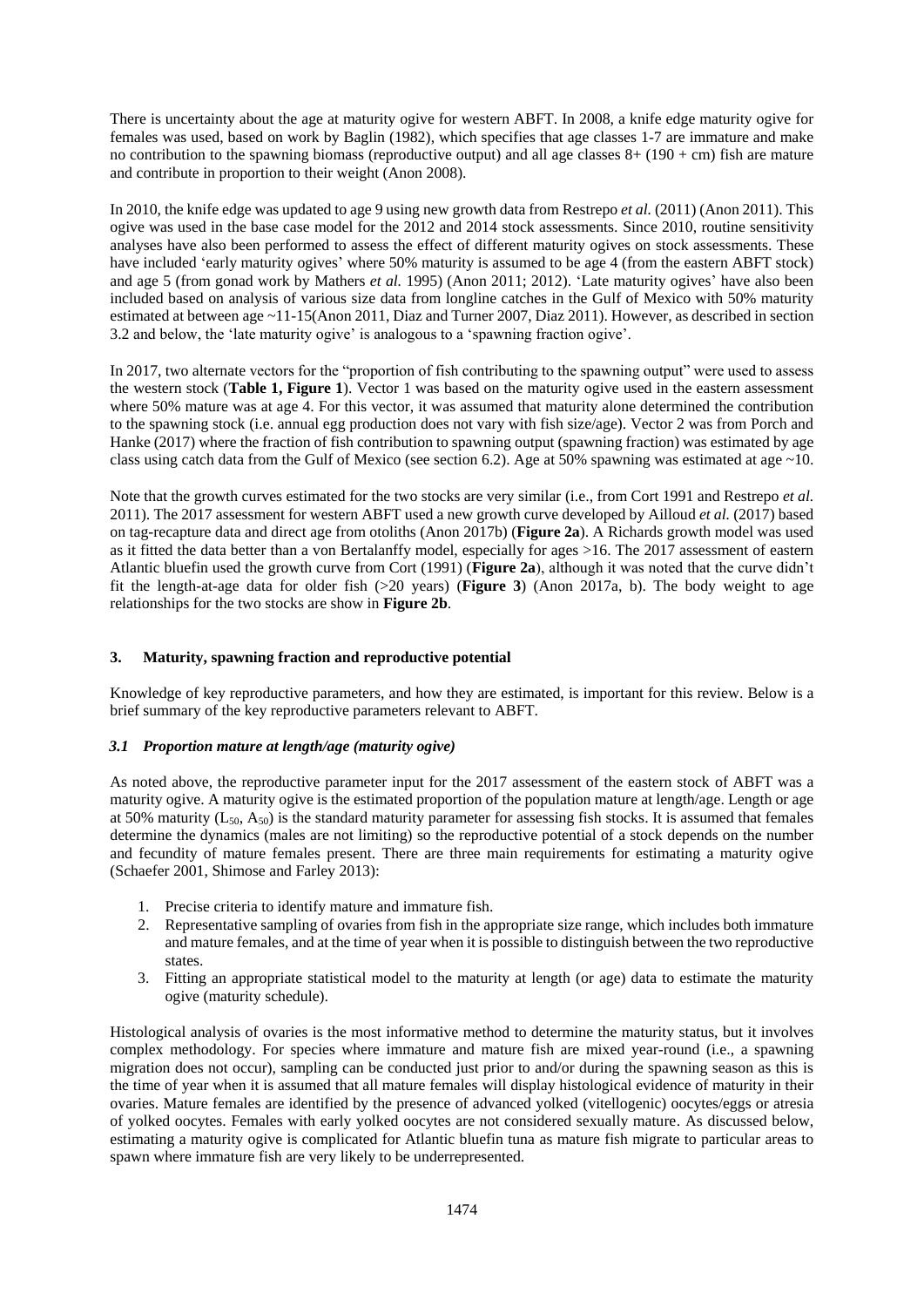## *3.2 Spawning fraction at size/age*

The reproductive parameter inputs for the 2017 assessment of the western stock of ABFT were *spawning fraction*  ogives, i.e., the proportion of fish at age contributing to the spawning output of the population (rather than simply the proportion mature at age). The first ogive was the maturity ogive from the eastern stock, with the assumption that annual egg production does not vary with fish size/age. The second ogive was calculated using catch data from the Gulf of Mexico spawning ground (see section 6.2) and, in principle, it accounts for the possibility that there may be size/age related differences in spawning duration (residency time). If estimated accurately, spawning fraction will equal proportion mature x residence time on the spawning ground for a given age class. However, duration/residency on the spawning ground does not necessarily equal spawning duration as individuals may not spawn every day for the entire period they are present. Electronic tagging data indicated that western ABFT may only spawn for a proportion of time spent on the spawning ground (Teo *et al.* 2007).

Note that *spawning fraction* used here should not be confused with *daily spawning fraction* used in reproductive studies, which is the fraction of the mature population that are spawning each day. Daily spawning fraction is used to estimate mean spawning frequency (see below).

## *3.3 Spawning potential at length/age*

A maturity ogive or a spawning fraction ogive can be used in the estimation of spawning stock biomass (SSB). That is, numbers-at-age x weight-at-age x proportion mature (or proportion spawning) at age. Ideally, sex ratio should also be included. Remember that proportion spawning (spawning fraction) accounts for spawning duration to some extent, while proportion mature does not. However, the estimate of SSB using either ogive does not account for variability in egg production (fecundity) among fish of different sizes or ages. Recent work has shown that large fish produce disproportionately more (and larger) eggs than small fish (Barneche *et al.* 2018) and contribute disproportionately to successful reproduction, i.e. surviving progeny (Bravington *et al.* 2016). It is not known if this is the case for ABFT. Therefore, it is important that accurate estimates of the relationship between size/age and annual fecundity are obtained to estimate reproductive potential (the number of offspring produced by a spawning stock).

Tunas are batch spawners with indeterminate fecundity and asynchronous oocyte development (Schaefer 2001). This means that potential annual fecundity is not fixed prior to spawning as unyolked oocytes are continually matured and spawned during the spawning season. To determine annual fecundity, estimates of reproductive parameters such as spawning frequency and batch fecundity via histological analysis of ovaries, are required. Since large females are generally more fecund than smaller fish, length/age dependent estimates of reproductive parameters are essential.

Females with late stage migratory nucleus or hydrated stage oocytes are used to estimate batch fecundity (the number of eggs spawned per batch). The most common approach to estimate batch fecundity is by the gravimetric method of Hunter *et al.* (1985) where the number of migratory nucleus or hydrated oocytes in small (weighed) ovary subsamples are multiplied up to the total weight of the ovary. Alternate methods use stereological methods to count post ovulatory follicles (POFs) or migratory nucleus oocytes in histological sections (e.g., Medina *et al.* 2007).

The presence/absence of POFs in ovaries is used to calculate daily spawning fraction and spawning frequency. The mean spawning fraction is calculated as proportion of all mature females with POFs <24 hours old (Hunter and Macewicz 1985). The mean spawning frequency is the reciprocal of the spawning fraction. For example, if the ovaries of 30% of mature females contain POFs, and POFs remain visible in the ovary for only 24 hours, then the mean spawning fraction is 0.3. The spawning frequency is 1/0.3, which is 3.33 days. Therefore, females spawn once every 3.33 days on average. It is generally found that POFs remain visible in tuna ovaries for 24 hours before they are completely resorbed.

## **4. Spawning and feeding areas for Atlantic bluefin tuna**

Knowledge of spawning and feeding areas for ABFT is important for assessing methods that have been used to estimate size/age at maturity/spawning fraction. Of particular importance is the spatial distribution of adults and sub-adults (i.e., mature and immature fish) for each stock. Here we provide a brief overview of spawning and feeding areas, which is useful when considering how maturity/spawning fraction ogives have been estimated for ABFT. However, a full review of the distribution and migration of ABFT was not part of this review.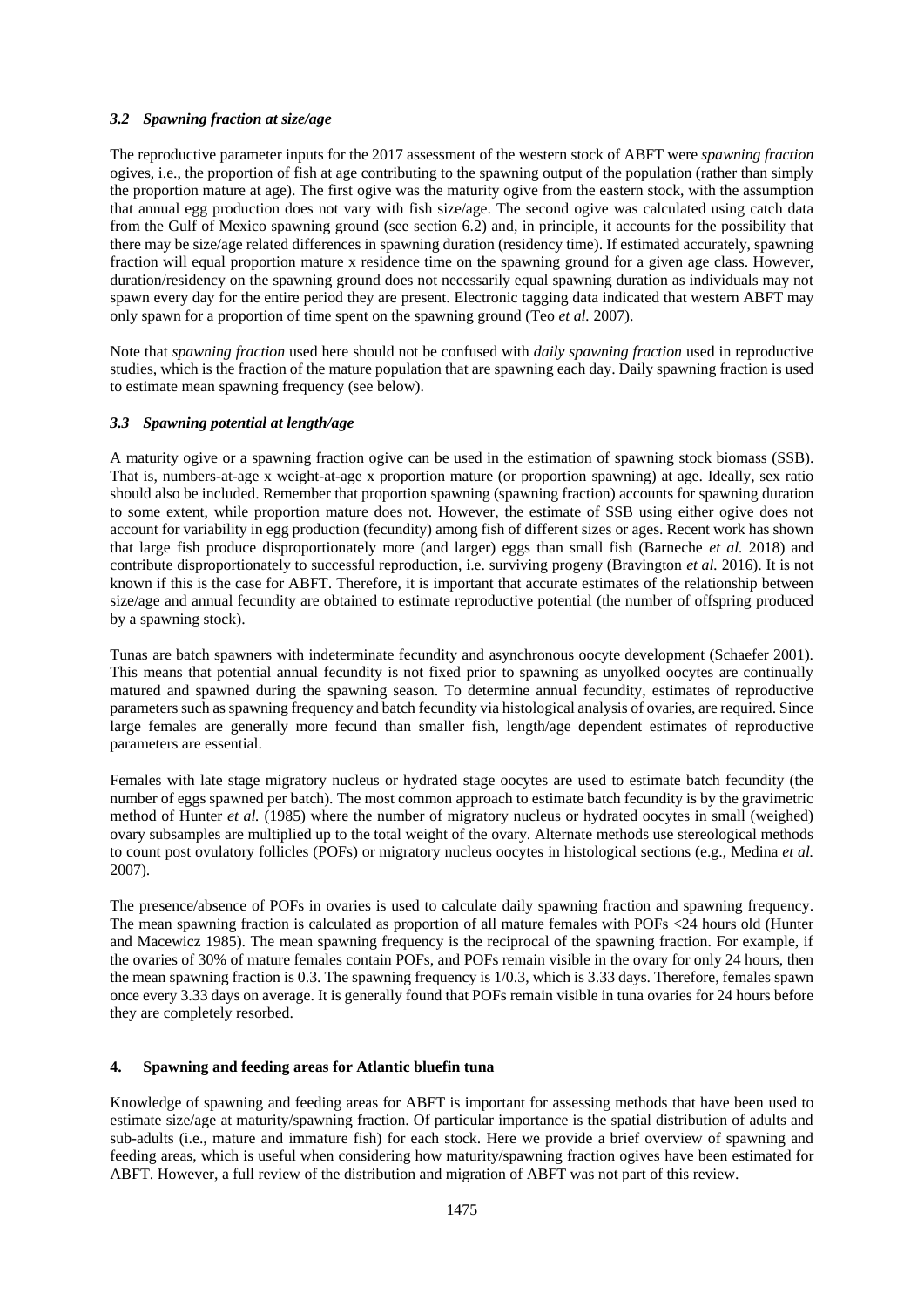As previously mentioned, the two main spawning grounds for ABFT are in the Mediterranean Sea (eastern stock) and the Gulf of Mexico (western stock). Piccinetti *et al.* (2013) reviewed much of the literature on eastern ABFT reproduction and concluded that spawning could occur in most of the Mediterranean Sea but that some areas are better studied than others (**Figure 4**). It is generally agreed that spawning is concentrated in the Balearic Sea, the south Tyrrhenian Sea, around Malta and in the Levantine Sea. Spawning generally occurs between May and July although spawning as late as September has been recorded. The intensity of spawning can vary spatially and temporally depending on local environmental conditions, and the timing of spawning appears to be related to sea surface temperature (Heinisch *et al.* 2008, Piccinetti *et al.* 2013). Spawning occurs earlier in the eastern Mediterranean (May and early June) than in the central (June) and western Mediterranean (late June and July) (Heinisch *et al.* 2008, Rooker *et al.* 2007).

The Mediterranean Sea is also an important feeding area for ABFT as a proportion of the adult and juvenile population may remain within the Mediterranean Sea year-round (Mather *et al.* 1995, Heinisch *et al.* 2008, Fromentin and Lopuszanski 2013, Cermeño *et al.* 2015). Piccinetti *et al.* (2013) highlighted areas of non-spawning (feeding) in the Mediterranean Sea (**Figure 4**).

Electronic and conventional tagging data, however, has shown that juveniles also migrate out of the Mediterranean Sea (Block *et al.* 2005, Rooker *et al.* 2007). Juveniles tagged in the eastern Atlantic can undertake trans-Atlantic migrations and it has been hypothesised that they may remain in the western Atlantic for several years before returning to the Mediterranean Sea (Block *et al.* 2005). Conventional tag data indicated that of the 14668 young fish (aged <4) tagged in the eastern Atlantic between 1954 and 2005, only 13.8% at liberty >365 days were recaptured in the Mediterranean Sea (Rooker *et al.* 2007). The remaining were recaptured west of Gibraltar (4.3%), in the Bay of Biscay (66.4%), the western Atlantic (9.5%) and other areas (6.0%). Using otolith stable isotope analysis, Siskey *et al.* (2016) found that in the 1990s 73% of small fish <100 cm fork length (FL) sampled in the western Atlantic were of eastern origin, providing further evidence that immature fish migrate out of the Mediterranean Sea and are capable of undertaking long trans-Atlantic migrations.

The presence of a substantial proportion of the population of eastern ABFT sub-adults (immature) outside the Mediterranean Sea needs to be accounted for in estimates of maturity-at-age. Maturity estimates based on ovaries collected from the Mediterranean Sea will be negatively biased if immature fish are underrepresented in the sampling program.

The situation is slightly different for the western stock of ABFT. Sexually mature adults spawn in the Gulf of Mexico primarily between April and June, a shift of one month earlier than in the Mediterranean Sea (Teo *et al.* 2007). However, catch data shows they are presence early as February (Diaz 2007). Spawning has also been recorded in the Straits of Florida and the Caribbean (Rivas 1954, Richards 1976, Mathers *et al.* 1995) and more recently in the Slope Sea (Richardson *et al.* 2016). After spawning, adults migrate to feeding grounds in the North Atlantic. Juveniles are also found on North Atlantic feeding grounds with seasonal north-south movements, but they do not enter the Gulf of Mexico until mature.

## **5. Review of eastern Atlantic bluefin tuna reproductive studies**

## *5.1 Minimum size/age at maturity*

There have been many studies examining the ovaries of eastern ABFT in the Mediterranean Sea using modern histological techniques. Most provide estimates of length or age at first spawning (i.e., the smallest/youngest mature fish sampled) (**Table 2**) rather than average length/age at 50% mature. In all studies, sampling was during the spawning season ort just prior to.

Tawil *et al.* (2002) examined the gonads of ABFT in the coastal waters off Libya in the central Mediterranean Sea, during 2000 and 2001 (May and June) (115-172 cm FL) using histological technique. They found that all females were sexually mature independently of their size or age, and that the smallest sampled (115 cm, age 4) was actively spawning.

Medina *et al.* (2002) examined the ovaries of 60 bluefin tuna caught by trap off Barbate in 1999 and 2000 (30-217 kg) as they entered the Mediterranean Sea in April and June. The reproductive development stage of fish was identified using appropriate histological methods. The majority of females were classed as mature but non spawning (91.7%) and the rest were classed as immature (sizes not provided). In addition, the ovaries of 24 females caught by purse seine around the Balearic Islands in June and July were also examined. All were mature and actively spawning. The two smallest fish examined were estimated to be ~116 and 126 cm FL based on converting weight to length.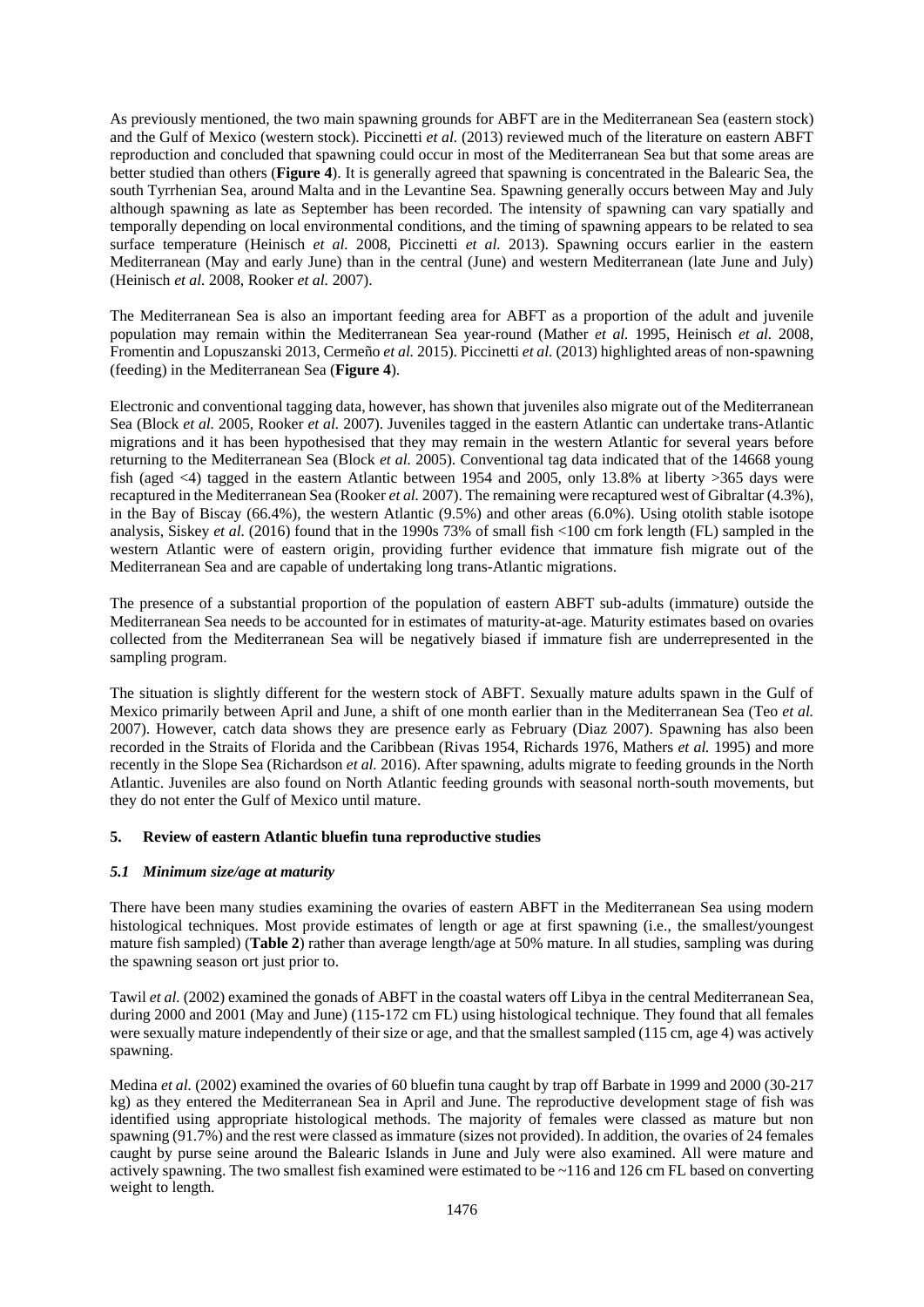Corriero *et al.* (2003) collected and analysed ovaries from 131 ABFT caught in the western Mediterranean Sea between February 1999 and September 2000 (63-236 cm FL). The fish were caught in 7 locations from Barbate in the west to the Gulf of Taranto and the south Adriatic Sea in the east. All sampling locations were suggested feeding areas apart from the Balearic Islands (spawning area) and the Bocche di Bonifacio (migration route into the Mediterranean Sea). The reproductive development stage of the fish examined was identified using appropriate histological methods including late stages atresia ('brownish granules and yellow-pigmented globules') as maturity markers. The maturity state of fish caught in February to April were not classified as all atretic follicles were resorbed, making it difficult to distinguish immature from mature fish prior to the spawning season. Size at maturity was not estimated in the study. Based on the data provided, the smallest mature female was 110 cm FL and the largest immature female was 107 cm FL (assuming that the 130 cm FL fish was misclassified as immature since late stages atresia was identified indicating it was mature).

Karakulak *et al.* (2004) was the first to report Atlantic bluefin tuna spawning in the eastern Mediterranean Sea. Gonads from 50 fish (27 females and 23 males) were collected from May and June 2003 from purse seiners in the Levantine Sea. Fork length ranged from 107 to 226 cm. All females were mature; 20 were actively spawning, four were mature but non-spawning, and three were post spawning. Again, immature females were not sampled to examine length/age at maturity.

Zupa *et al.* (2009) reported on the histological analysis of ovaries of 326 adult ABFT (>135 cm FL/age 4-5 years) sampled in the Mediterranean Sea in May to September between 1998 and 2008. Some of the data were possibly obtained from Corriero *et al.* (2005). Three fish were classed as non-reproductive, 90 as actively spawning, 12 as post-spawning and the remaining as reproductive but not spawning. Since there were only three non-reproductive fish, the authors suggest it is "unlikely that non-reproductive individuals aggregate with reproductive ones during their migration towards spawning grounds" in the Mediterranean Sea. However, these fish may have been skipped spawners as one was in resting condition and the other two has early yolked oocytes with 100% atresia of yolked oocytes.

Knapp *et al.* (2014) also examined 40 gonads from ABFT (120-240 cm FL) collected in June-July 2008 in the western Mediterranean Sea. All were classed as mature using histological techniques.

## *5.2 Proportion mature at length/age*

Corriero *et al.* (2005) undertook one of the largest studies of reproduction and maturity of eastern ABFT in the Mediterranean Sea. They collected the ovaries from 501 females across several locations (east and west Mediterranean) between May and September of 1998 to 2004 (>60 cm FL). The fish were caught by longline, drift net, purse seine and trap. The ovaries were histologically analysed using the classification scheme of Corriero *et al.* (2003) and the reproductive state was assessed using criteria from Schaefer *et al.* (1998). Length at 50% maturity  $(L_{50})$  was estimated at 103.6 cm FL and length at 100% maturity was 135 cm FL. Based on the analysis of fin spines, the age of females in the 100-104 cm length class were predominantly age 3 and females in the 135- 139 cm length class were predominantly age 5. The estimate of  $L_{50}$  is less than the minimum size that mature females were sampled in other studies (see section 5.1) and slightly less than used in the stock assessment for the eastern stock ( $A_{50} = 4$  years,  $L_{50} = 115$  cm).

The maturity ogive of Corriero *et al.* (2005) was derived from histological classification of ovaries and included both mature and immature fish, and from the full length of the spawning season. However, it is unclear whether the sampling of mature and immature fish was in proportion to their abundance in the whole population. Only 57 (11.3%) of the 501 females examined were classed as immature, suggesting the sampling from only the Mediterranean Sea and only during the spawning season may have biased in the sampling program towards mature females. The sharp change from 0% mature in the 95 cm length class to ~60% mature in the 100 cm length class also suggests that immature fish were underrepresented. A bias towards mature females could occur if the majority of fish were sampled from spawning areas within the Mediterranean Sea, as immature fish may be underrepresented. Unfortunately, the study does not provide information on the number, size range or proportion mature by area. As noted previously, immature females are also known to occur outside the Mediterranean Sea during the spawning season (Cort 1991, Mathers *et al.* 1995, Rooker *et al.* 2007), which would bias a Mediterranean-based maturity ogive.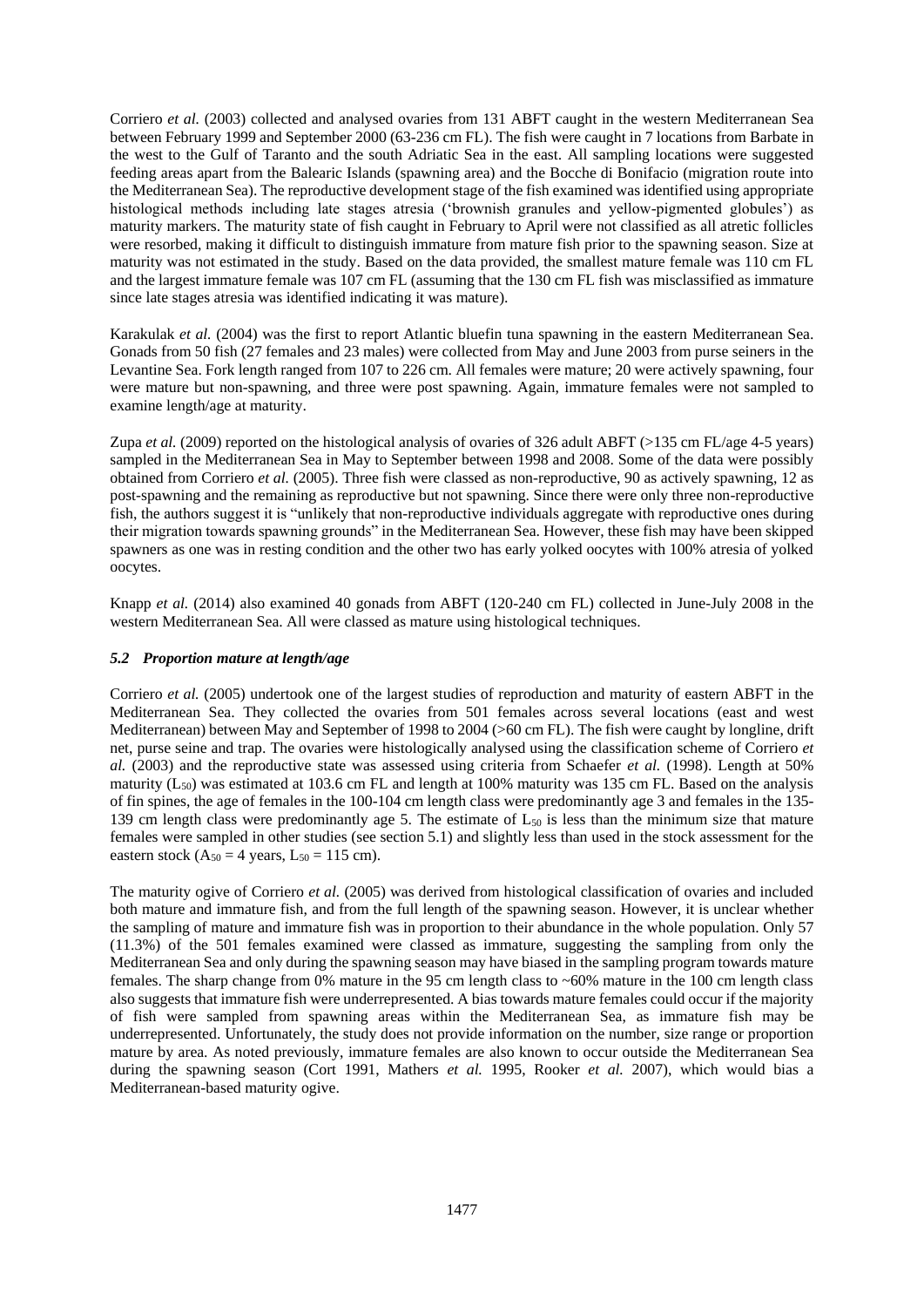## *5.3 Batch fecundity and spawning frequency*

Di Natale *et al.* (2017) presented fecundity data obtained by Rodriguez-Roda (1967) for 10 mature ABFT. Rodriguez-Roda (1967) estimated absolute fecundity by counting mature (vitellogenic) oocytes (i.e., eggs greater than 0.333 mm in diameter) and compared it to fish weight and length. The estimates of absolute fecundity are incorrect (underestimated) as ABFT are batch spawners and will continue to develop vitellogenic oocytes during the spawning season (see section 3.3).

Medina *et al.* (2002) estimated mean batch fecundity of females caught near the Balearic Islands at 93 oocytes per gram of body weight from stereological counts of migratory nucleus oocytes in the ovaries. Mean spawning frequency was estimated at 1.2 days. Medina *et al.* (2007) suggested that batch fecundity estimated by Medina *et al.* (2002) was overestimated as shrinkage of tissue was not considered, and was likely to be 82 oocytes per gram. Note that estimates of relative batch fecundity by Medina *et al.* (2002) from fish caught in the Strait of Gibraltar (Barbate) are not accurate as they used counts of late vitellogenic (advanced) oocytes.

Medina *et al.* (2007) found differences in reproductive parameters between female bluefin tuna sampled in purse seine (PS) (surface) gear compared to females sampled from longline (LL) (deeper set, 50-125 m) gear around the Balearic Islands in May to July. Fish from PS had higher gonadosomatic index values and a greater proportion of females were actively spawning compared to LL caught fish, although a higher proportion of LL fish were actively spawning at the end of the spawning season. Mean batch fecundity was 59 versus 1.2 oocytes per gram of body weight from PS and LL respectively. Mean spawning fraction (proportion of fish with POFs) was 0.84 vs 0.33 (PS vs LL) and spawning frequency was 1.2 days vs 3.1 days. Medina *et al.* (2007) calculated the average annual fecundity for purse sein caught fish at approximately 77 million oocytes /fish, assuming individuals spawn for 14 days for the season.

Knapp *et al.* (2014) examined ovaries from ABFT collected in the western Mediterranean Sea (n = 40, June-July) and the Gulf of Mexico ( $n = 147$ , April-June) using histological methods. For the Mediterranean Sea fish, they estimated the spawning fraction at 0.6, giving a mean spawning frequency of 1.67 days, and relative batch fecundity of 45 oocytes /gram of body weight. For the Gulf of Mexico fish, mean spawning frequency was 2.22 days and relative batch fecundity was 28 oocytes /gram of body weight (also see section 6.3 below).

Size/age-based trends in reproductive parameters (fecundity, spawning frequency, spawning duration) are not documented for eastern ABFT.

#### **6. Review of western Atlantic bluefin tuna reproductive studies**

#### *6.1 Minimum size/age at maturity*

There have also been many studies examining the ovaries of western ABFT using modern histological techniques (**Table 3**). Baglin (1982) assessed the ovaries of 119 small and medium sized (<180 cm FL) Atlantic bluefin tuna caught in the Mid-Atlantic Bight (1974-1977) using histological analysis. The histological staging was based on the dominant oocyte stage present. Baglin (1982) found that all females aged 1 to 3 were immature. The majority of females aged 4 to 7 were also immature, but a few showed signed of initial oocyte development (early yolked oocytes undergoing resorption) in June. Two individuals aged 5 and 6 also sampled in June had fully yolked oocytes undergoing resorption, suggesting they were mature post-spawning. However, the relative number of atretic oocytes present was not given so it is unclear if these fish were truly post-spawning with significant atresia of yolked oocytes, or had initiated minor yolk development but had not spawned (i.e., 'simulation of gonad maturation"; Baglin 1982). It is also not clear whether Baglin (1982) specifically looked for late stage atretic bodies (brown bodies) in the ovaries of the small and middle-sized females, which if present would indicate they were mature. Baglin (1982) found large masses of brown bodies in the ovaries of giant bluefin sampled in March to October in the Gulf of Mexico, confirming they are present in ABFT ovaries.

Baglin (1982) concluded that the mid-Atlantic Bight was not a significant spawning area for ABFT in summer, although ovaries were only collected in June from fish aged  $\leq$  7. He also concluded that the North Atlantic was not an important spawning area in March-April based on the examination of ovaries from five giant ABFT; only one had yolked oocytes. Finally, Baglin (1982) concluded that age 6 would be the "earliest age at which a majority of females could possibly reach maturity". It is not clear how this conclusion was reached as only one of 27 females aged 6 or 7 had (atretic) yolked oocytes. As noted in section 2, the maturity ogive used in the stock assessment for western ABFT up until 2014 was based on the Baglin (1982) study. In the assessment, length at 50% maturity is assumed to be 190 cm FL, which was estimated at age 9 using the growth curve of Restrepo *et al.* (2011), but Baglin (1982) only examined fish <180 cm.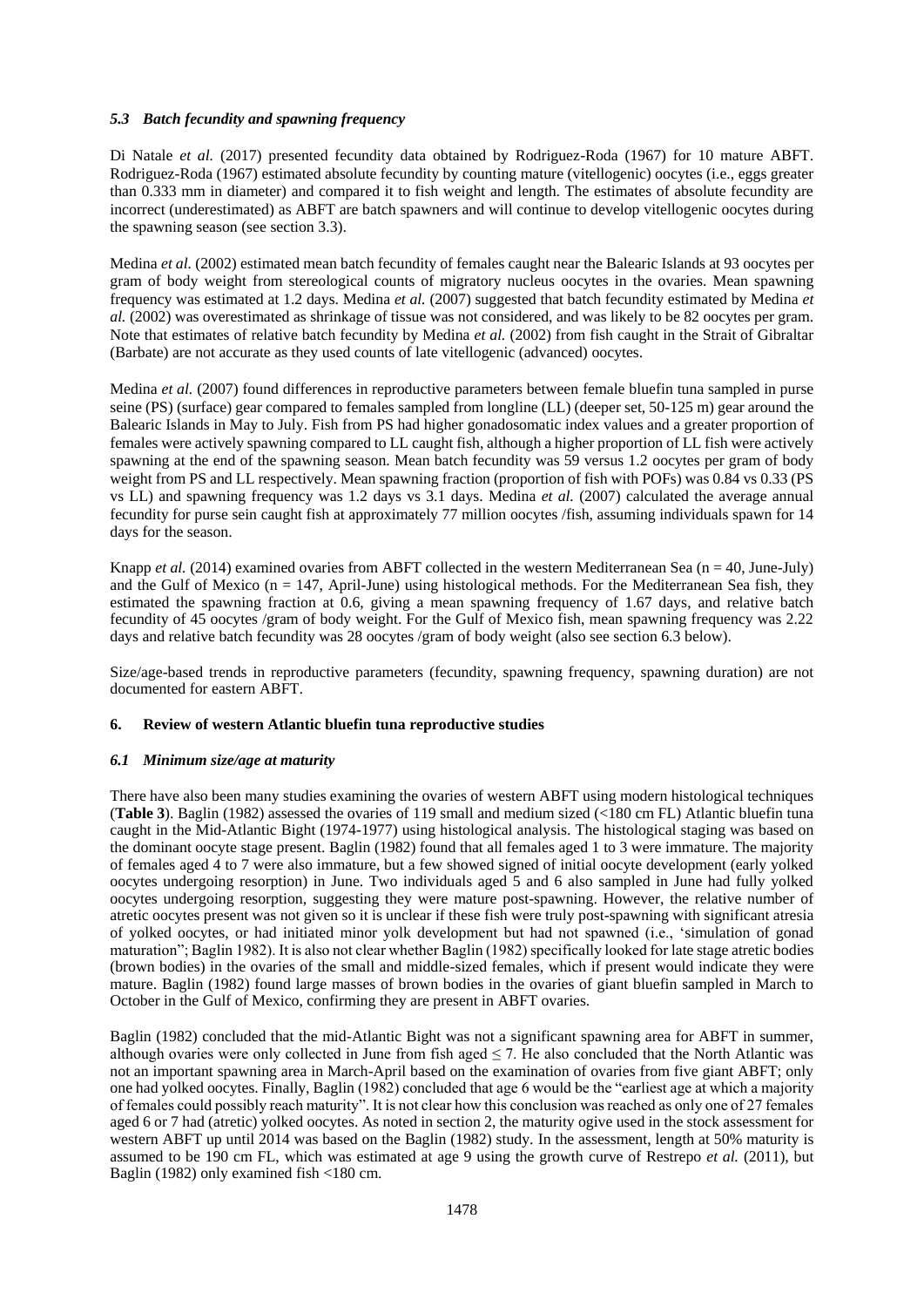Goldstein *et al.* (2007) assessed the reproductive status of 195 large (≥185 cm curved fork length, CFL) ABFT caught in the Gulf of Maine in June to October 2000-2002. All were assumed to be aged ≥7 and all females were assessed as being mature based on histological analysis of ovaries. A fish 185 cm CFL would now be considered age ~8 using the growth curve of Restrepo *et al.* (2011) after converting curved FL (CFL) to straight FL (SFL). Briefly, the study found that females were either stage 1 (immature or resting adults) or stage 6 (early postspawning). The authors note the difficulty in differentiating immature from resting females because the ovaries are similar, although identifying 'maturity markers' (see section 8.4) may have helped. They found that stage 1 females were caught in all months, and large fish (>235 cm CFL) were more likely to be stage 1. Given their size, these fish were probably resting females. The authors propose that these large females had migrated from the Gulf of Mexico spawning ground and had resorbed all yolked oocytes during the journey. Conversely they found that stage 6 early post-spawning females were only caught in June and July, and that small fish (185-235 cm CFL) were more like to be early post-spawning. The authors proposed that these fish were mature and must have migrated a shorter distance from their spawning ground, relative to the larger fish, because they had not fully resorbed all the yolked oocytes. This is a logical assumption and if it is the case, then it suggests there are spawning areas outside the Gulf of Mexico. However, as noted by Goldstein *et al.* (2007), the small fish may have developed vitellogenic oocytes but it is not known whether they spawned. Again, the presence of maturity markers in the ovary (such as muscle bundles) may help determine whether these fish were likely to have spawned or not. Another scenario to consider is that the large resting females may be of eastern origin and had time to resorb all yolked oocytes if they had migrated from the Mediterranean Sea. Genetic analysis of tissue samples would be useful to accurately identify eastern and western fish in the sample (see Puncher *et al.* 2018, and ongoing work).

Knapp *et al.* (2013) histologically examined 529 gonads collected in the NW Atlantic in 2004-2011 as part of a broad study also examining hormone levels in fish to assess maturity (see Heinisch *et al.* 2014, below). The gonads were collected from fish 107-292 cm curved fork length (CFL) and they were staged histologically following Goldstein *et al.* (2007). Forty percent of the gonads were from females and the smallest classed as mature was 157 cm CFL as it had extensive atresia of vitellogenic oocytes, suggesting it had been capable of spawning if conditions were favourable. It is not clear if other females were also mature as most of the ovaries examined contained early yolked oocytes (lipid stage), which may indicate early development but are not diagnostic for previous active spawning or that they would spawn in the coming season. A 157 cm CFL fish would be estimated to be age ~6 based on length (converted to SFL) and the growth curve Restrepo *et al.* (2011).

Knapp *et al.* (2014) examined 147 gonads from ABFT (172-326 cm CFL) collected in February to July 2007-2009 in the Gulf of Mexico. All were classed as mature using histological techniques. The smallest female analysed (172 cm CFL) was estimated age 7–8 and was actively spawning. The authors noted that young fish such as these would have been classified as immature based on the maturity ogive used at the time (knife edge 100% mature at age 8), and that the minimum age at maturity is younger than the age at 50% maturity estimated by Diaz (2007) and Diaz and Turner (2011). The study concluded that broader sampling was required to better determine the presence of smaller mature females spawning in the Gulf of Mexico, but did not recommend the need for representative sampling off the spawning grounds. Note that fish < 180 cm CFL were also classes as mature by Diaz (2007) and Diaz and Turner (2011) (see section 6.2 below).

Heinisch *et al.* (2014) reported on a new endocrine (hormone) approach developed to help better understand maturity schedules in western ABFT. The pituitary was removed from 10 fish caught in the Gulf of Mexico in May (>213 cm CFL), 119 fish caught in several locations in the NW Atlantic from June to September (134-292 cm CFL), and 17 Young of Year (YOY) fish caught off Virginia (26-37 cm CFL). The authors note that most fish sampled were likely to be from western origin based on previous work by Rooker *et al.* (2007, 2008). The study found that all fish  $\geq$ 134 cm CFL had hormone levels < 0.4 (mean ratio of pituitary follicle stimulating hormone/leutinizing hormone, FSH/LH), which is similar to the spawning ABFT in the Mediterranean Sea. FSH/LH was significantly lower in fish ≥134 cm CFL than in the YOY, but were not significantly different between fish 134-184 cm CFL and ≥185 cm CFL. The authors conclude that all fish >134 cm CFL were mature and that these results do not support the age at maturity used in the stock assessment (knife edge at age 9). Based on the growth curve of Restrepo *et al.* (2011), a fish 134 cm CFL ( $\sim$  128 cm SFL) would be aged 4-5. Unfortunately, fish between 37 and 134 cm CFL were not available for hormone analysis to determine the minimum size that fish could be classed as mature based on hormone levels.

Histological analysis of gonads from the sampled fish was also undertaken by Heinisch *et al.* (2014). The authors found that most females were in a perinucleolar stage and they detected no histological differences between females of different sizes. However, using recent histological classification schemes of Brown-Peterson (2011) or Farley *et al.* (2014), it may be possible to confirm whether all females ≥134 cm CFL were mature (i.e., had spawned) based on the presence of maturity markers in the ovaries (see section 8.4), thus confirming (or otherwise)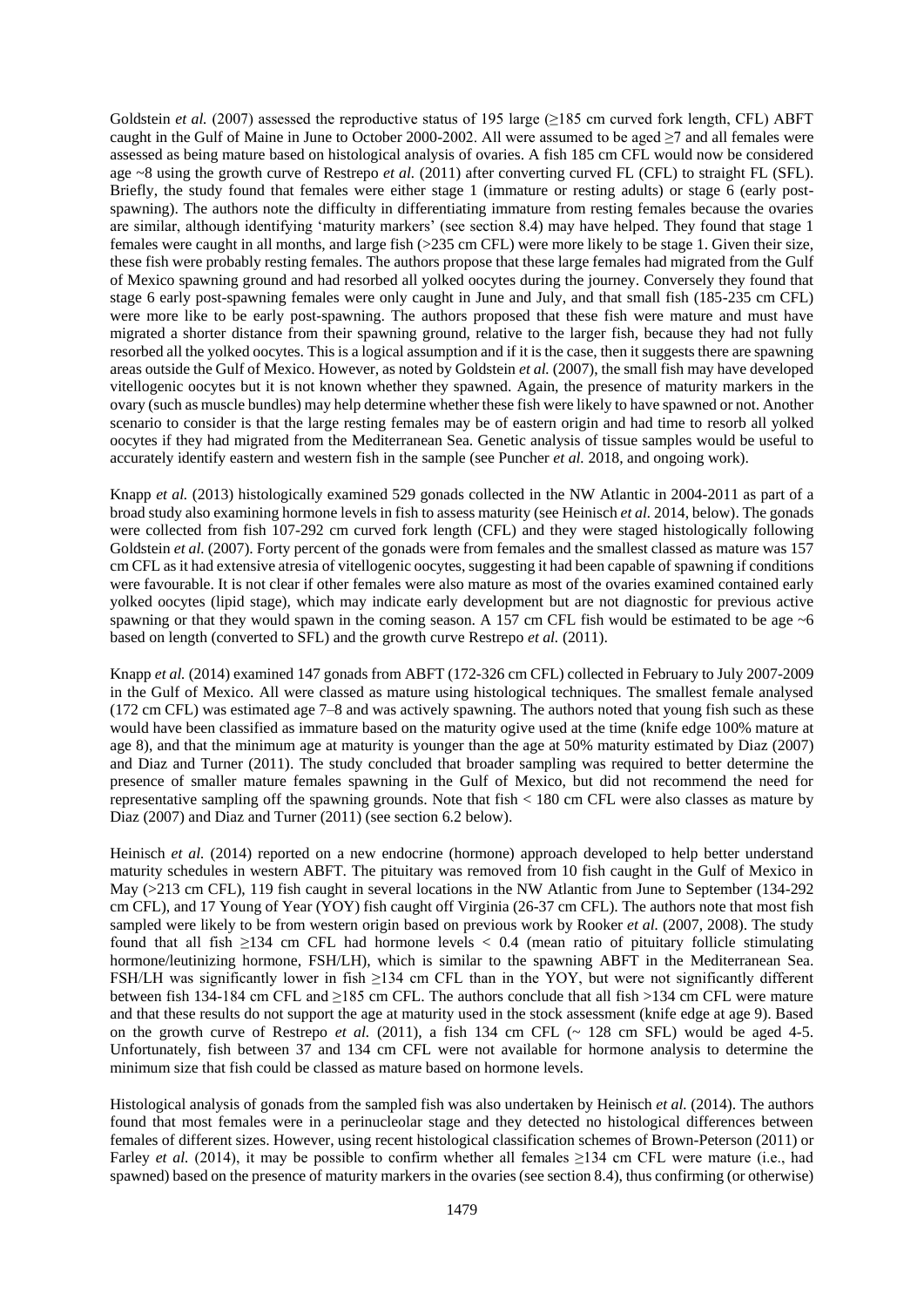the results of the endocrine approach. **Figure 2** (bottom left) in Heinisch *et al.* (2014) indicates that maturity markers are present in western ABFT ovaries (muscle bundles and brown bodies; 205 cm CFL). By comparison, maturity markers do not seem to be apparent in the ovary of the smaller fish depicted in **Figure 2** (top right), although the image resolution is not sufficient to be certain. If validated, the endocrine approach could be used to estimate a maturity ogive for western ABFT if a well-designed, length stratified, sampling program can be developed outside spawning areas (the Gulf of Mexico or elsewhere). However, the two approaches may provide different results. The endocrine approach may indicate that a fish is mature but does it have the resolution to determine whether the fish is mature and had spawned? Histological analysis of ovaries can provide evidence of previous spawning activity (see section 8.4) and are easier to collect than the pituitary.

## *6.2 Spawning fraction at age*

Diaz and Turner (2007) developed an indirect method to estimate a maturity ogive for western ABFT using catch data from the Gulf of Mexico. The approach was based on estimating the proportion of the stock that had recruited onto the spawning ground by comparing the age distribution of the commercial catch on the spawning ground catch with the age distribution of the population estimated using "catch curve" analysis. Diaz and Turner (2007) used catch data from the Japanese (1974-1981) and the US (1981-2005) longline fleets in the analysis. Fork length of fish was estimated from round weight data using agreed conversion factors. The lengths were then converted to ages using cohort slicing and the growth curve of Turner and Restrepo (1994). The method assumes that all fish caught in the Gulf of Mexico are mature and that the age distribution of the longline catch represents the age distribution of the spawning population. Although rare, fish <180 cm were classes as mature based on this approach as they were caught on the spawning ground. Age at 50% maturity was estimated at 11.8 years.

Diaz (2011) revised the analysis of Diaz and Turner (2007) by using just the Japanese catch data and the growth curve of Restrepo *et al.* (2011). The authors note that the Japanese fishery catch larger fish than the US possibly due to gear differences or age truncation due to fishing pressure since the US was catch fish at a later period than the Japanese (Diaz 2011). Age at 50% maturity was estimated higher at 15.8 years.

Porch and Hanke (2017) updated the work of Diaz (2011) for use in the 2017 stock assessment. The catch data used in the analysis was obtained from the US and Mexican fisheries operating in the Gulf of Mexico and nearby waters (2009-2014). To avoid the cohort slicing approach to convert length to age, otolith-based age estimates were also obtained from fish caught by the US fleet in the same years (n=198). The size range of aged fish was smaller than for the whole catch. To account for this, the age data was weighted so that the two length compositions were comparable. The length classes were aggregated into 11 bins, which included a bin for all lengths <190 cm FL. Given there were very few age estimates for these sized fish, the age distribution estimates for small fish in the catch will be more uncertain. The youngest fish aged was  $8$ , but fish as small as  $\sim$ 140-160 cm were caught and could have been aged 6-7. Despite this, the age distribution of the catch (assumed to represent the age distribution of the spawning population in the Gulf of Mexico) was compared to the age distribution for the stock derived from the 2014 base case stock assessment (see the paper for full details involving plus-groups). A "spawning fraction ogive" was estimated with 0% at age  $\sim$ 7, 50% at age  $\sim$ 10, and 100% at age  $\sim$ 13. Given that the 2014 stock assessment may use data from both eastern and western stocks of ABFT, the analysis was repeated using data from a "western only" assessment of Cadrin *et al.* (2017) which had a higher relative abundance of juveniles. This gave a flatter ogive with 50% spawning fraction at age ~11 years.

Porch and Hanke (2017) noted several assumptions:

- 1) selectivity by the fishery is directly proportional to residency time of fish-at-age on the spawning ground,
- 2) lengths and ages are estimated accurately,
- 3) the age distribution of the population is well estimated by the assessment model, and
- 4) the Gulf of Mexico (and surrounding waters) is the main spawning ground for western ABFT, and/or the age and size distribution of fish analysed is representative of fish spawning in spawning locations.

The authors specifically highlight the possibility of spawning activity off Cuba, and that there is some evidence that fish younger than those present in the Gulf of Mexico may spawn elsewhere (Lutcavage *et al.* 1999, Richardson *et al.* 2016). The potential of additional spawning sites needs to be investigated.

It is also important to recognise that the "spawning fraction ogive" is not a maturity ogive *per se*, and cannot be directly compared to the maturity ogive of Corriero *et al.* (2005) based on histological data from the Mediterranean Sea. As the spawning fraction ogive uses catch data from the spawning ground, in principle it accounts for the possibility that there may be size/age related differences in spawning duration (residency on the spawning ground)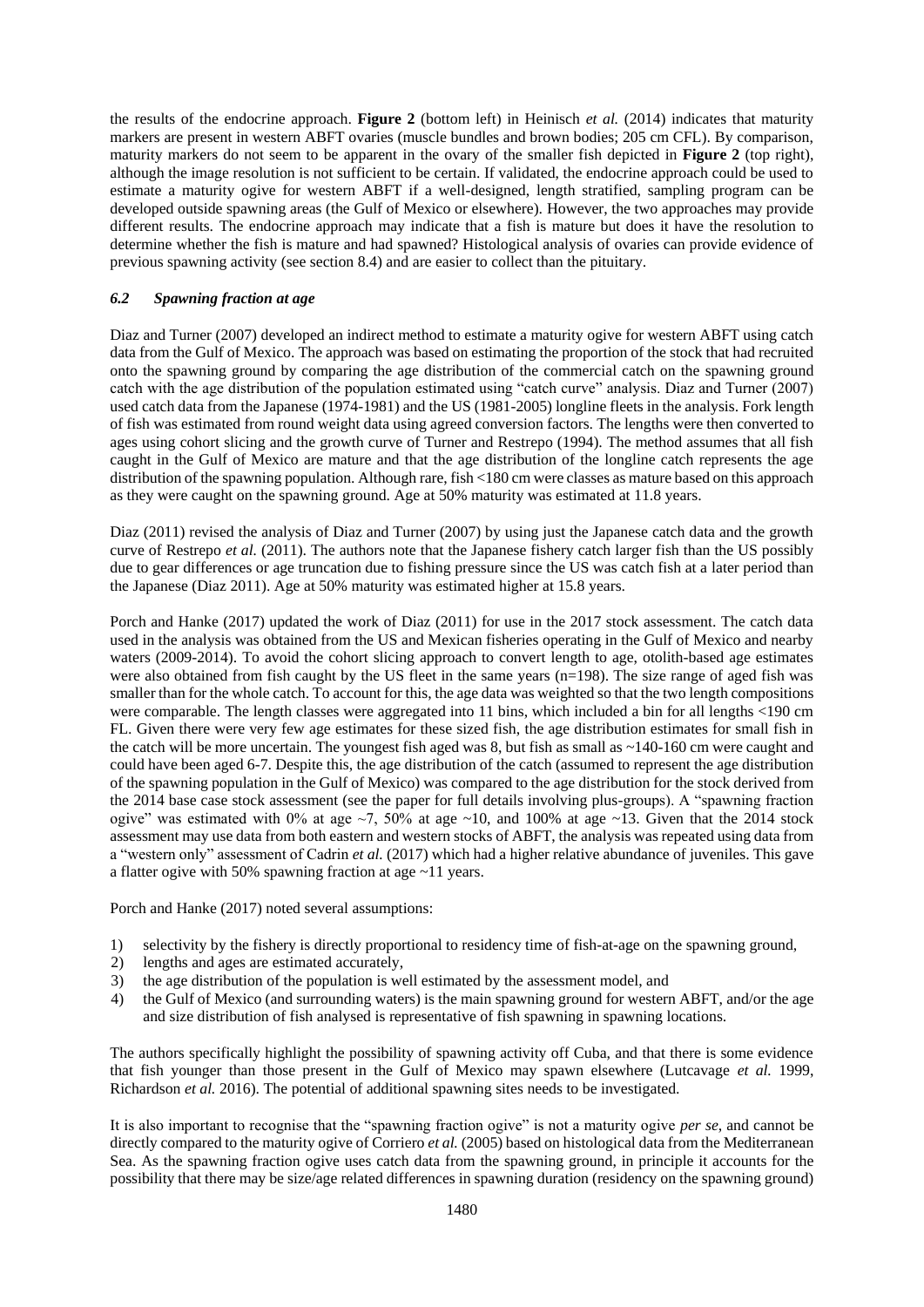in addition to size/age differences in proportion mature. For example, small fish may spend less time on the spawning ground and are less likely to be caught compared to larger fish. It also accounts for the possibility that some fish may skip spawning and are not present on the spawning ground at all in a given year.

However, as noted in section 3.2, duration on the spawning ground does not necessarily equal spawning duration. The method does not account for the possibility that spawning frequency (the number of time a fish spawns while on the spawning ground) or batch fecundity varying with size and/or age. The method also assumes that all fish caught on the Gulf of Mexico are mature and spawning. This needs to be validated using histological analysis of the gonads. Other factors that need to be considered are whether there is depth partitioning by size on the spawning ground, as identified for southern bluefin tuna (Davis and Farley 2001). Finally, the spawning fraction ogive is combined for both sexes as males and females are not separated in the catch data. Since males may mature at younger ages than females, the ogive will be biased if the stock assessment requires a female only maturity ogive.

## *6.3 Batch fecundity and spawning frequency*

The fecundity estimates of Baglin (1982) for eastern ABFT are incorrect as they were based on the number of yolked oocytes (diameter >0.32 mm and >0.44 mm) present in the ovary.

As discussed in section 5.3, Knapp *et al.* (2014) examined ovaries from ABFT collected in the western Mediterranean Sea and the Gulf of Mexico using histological methods. They found that daily spawning fraction and relative batch fecundity were both smaller in the Gulf of Mexico suggesting fecundity (spawning output) may be lower for western Atlantic ABFT. Although Knapp *et al.* (2014) noted the difficulty in obtaining representative samples of gonads in the Gulf of Mexico to accurately estimate reproductive parameters.

## **7. Maturity ogives for other bluefin species**

## *7.1 Pacific bluefin tuna*

The spawning grounds of Pacific bluefin tuna are thought to be two main areas, Nansei area and Sea of Japan (Ashida *et al.* 2015, Okochi *et al.* 2016, Ohshimo *et al.* 2018). Recently, a new spawning ground in the Sanriku area was detected (Ohshimo *et al.* in press). The predominant age classes in the Sea of Japan, Sanriku and Nansei are 3-6, 7-9 and over 10, respectively (**Figure 5**). This indicates the spawning habitats of Pacific bluefin tuna are segregated by age/size.

The reproductive characteristics of Pacific bluefin tuna are reported in the Sea of Japan by Okochi *et al.* (2016) and Ohshimo *et al.* (2018), in the Sanriku area by Ohshimo *et al.* (in press) and in the Nansei area by Ashida *et al.* (2015) and Shimose *et al.* (2018). Ohshimo *et al.* (2018) calculated the proportion mature by length based on the analysis of number of 6767 ovaries collected in the Sea of Japan. The annual proportion mature was calculated by 5 cm FL bins based on classification of the development of the oocyte. The maturity ogive estimated using a logistic function is shown in **Figure 6**. Ohshimo *et al.* (2018) reported that the annual proportion mature at length varied annually from 100-130 cm FL (age 2-4). This indicates that accurate estimation of the proportion mature requires substantial numbers of samples, in particular from small sized fish.

The maturity ogives estimated for Pacific bluefin in the Sea of Japan and the Pacific are quite different (**Figure 7**). The length at 50% maturity was smaller in the Sea of Japan compared to the Pacific, indicating spatial differences in the proportion mature by length/age for Pacific bluefin.

The relative batch fecundities among the three spawning grounds, the Sea of Japan, Sanriku and Nansei area were reported by Ohshimo *et al.* (in press). The mean relative fecundity in the Sea of Japan was 52.6  $\pm$  20.2 (mean  $\pm$ SD) eggs/gram of body weight. In comparison, previous studies have found mean fecundity values of  $56.4 \pm 37.9$ in the Nansei area (Ashida *et al.* 2015) and 109.8 ± 34.0 in the Sea of Japan (Okochi *et al.* 2016). The results from the Sea of Japan were significantly different, but did not differ significantly from those reported in the Nansei area  $(p = 0.956)$  (Ohshimo *et al.* in press). This indicates that both percent mature and relative batch fecundity of Pacific bluefin tuna different among size/age classes and areas. The differences could be caused by physiological or environmental differences.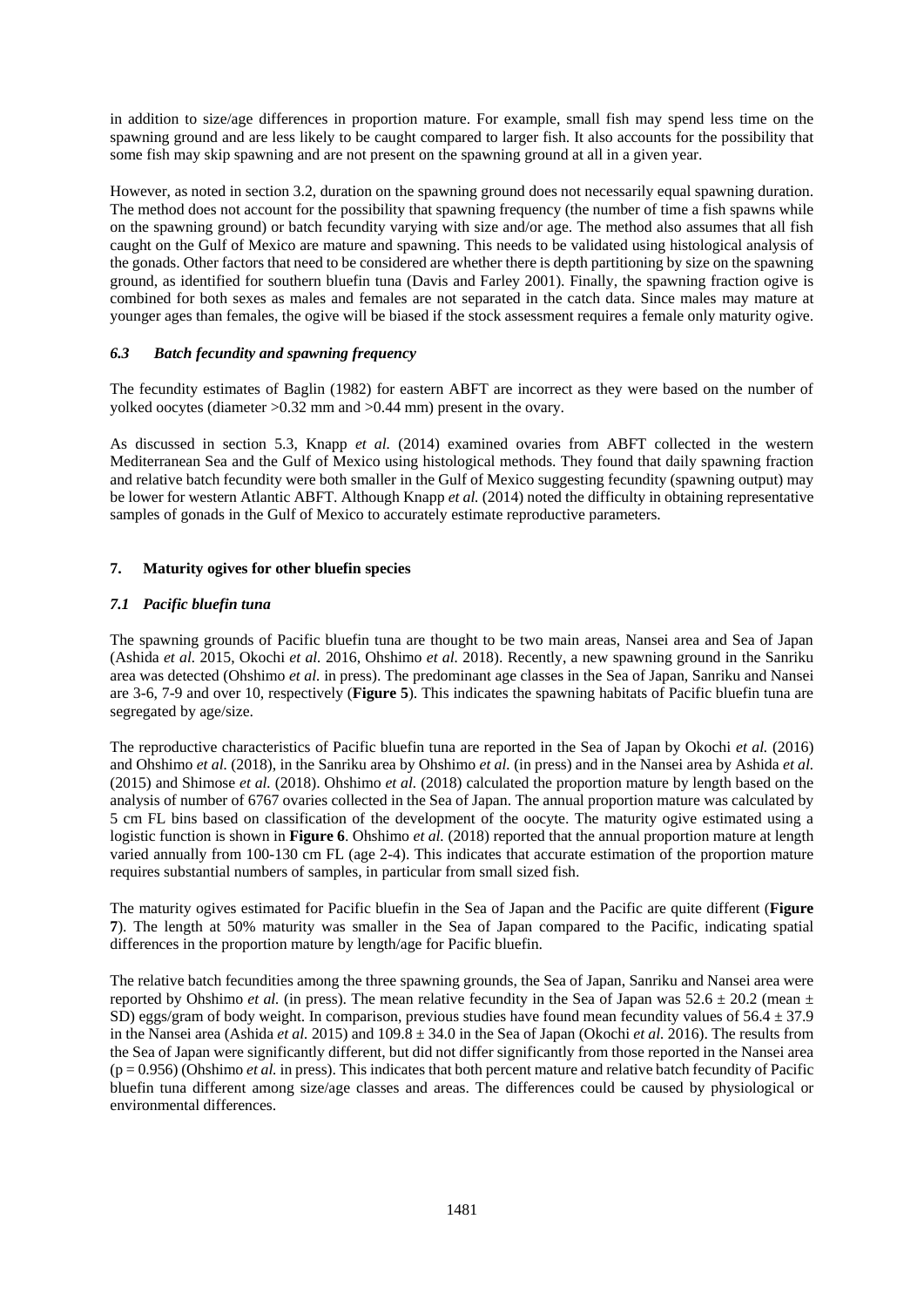## *7.2 Southern bluefin tuna*

Southern bluefin tuna (SBT) is the smaller cousin of Atlantic and Pacific bluefin tuna, reaching a maximum length of only ~220 cm FL. Reproductively mature SBT migrate to a single spawning ground between the Indonesian archipelago and the north-west coast of Australia between September and April, (Farley and Davis 1998), which is substantially longer than the spawning seasons for eastern and western ABFT. Only adults ~150-190 cm FL (~8-30 years) are caught on the spawning ground and individuals quickly migrate from the area after spawning, some as early as October (Farley and Davis 1998). The waters of the Southern Ocean are important winter feeding grounds for sub-adult and adult SBT.

Monitoring the catch of SBT on the spawning ground began in the early 1990s and size data and otoliths have been collected annually since that time. In addition, two large biological sampling programs have been completed with over 1,115 ovaries collected and histologically analysed. Using these data, knowledge of the size/age structure of the spawning stock as well as reproductive dynamics and maturity of SBT have increased greatly.

Davis and Farley (2001) found that SBT segregate by size and depth on the spawning ground. They discovered this using a novel approach to estimate fishing depth for Indonesian longline vessels, that catch SBT as a bycatch, based on the theory that bigeye are generally caught deeper than yellowfin. A bigeye (BE) index was calculated for each landing as: weight of bigeye / (weight of bigeye + yellowfin). If the BE index was high, the fishing depth was assumed to be deep (and vice versa); the index was used as a proxy for fishing depth. By determining the BE index of 15,882 Indonesian landings, and examining the size distribution of SBT in those landings, Davis and Farley (2001) were able to show that small SBT were more abundant in deep-set catches and larger fish were more abundant in shallow-set catches. Davis and Farley (2001) used data from Farley and Davis (1998) (below) to show that the size partitioning by depth was related to spawning activity patterns. It appears that large fish spend proportionally more time spawning, or are more likely to spawn, while on the spawning ground, than small fish. Since spawning occurs at the surface, the larger fish are more likely to be caught in the shallow longline sets.

Histological analysis of ovaries showed that SBT are capable of spawning daily and release an average of 6.5 million oocytes per spawning event (Farley and Davis 1998, Farley *et al.* 2015). The relationship between estimated batch fecundity and fish length was highly variable. However, analysis of ovary weight data from females caught before and after spawning showed that relative batch fecundity increases with fish length (Farley *et al.* 2015). It was also shown that SBT cycle in and out of spawning bouts. On average, a 150-cm female spawned sequentially for 3.6 days and then rested for 1.3 days. By comparison, a 190-cm female spawned sequentially for 6.9 days and then rested for 2.2 days (Farley *et al.* 2015). The length of time that females remain on the spawning ground (cycling through spawning and non-spawning episodes) as a function of fish size has not been directly determined for SBT, although there is evidence to suggest that small fish spend less time on the spawning ground. If residency time was known, it would be possible to determine potential annual fecundity as a function of length.

The size and age that SBT mature is uncertain. Estimates of the mean length/age at 50% maturity have converged at between 152-162 cm and between 11-12 years old (Davis *et al.* 2001). In 2013, the Commission for the Conservation of Southern Bluefin Tuna (CCSBT) adopted a new maturity ogive to estimate spawning potential by age (Anon 2013). The ogive was estimated in a similar way to the western ABFT spawning fraction ogive using catch data from the spawning ground (i.e., Porch and Hanke 2017; see section 6.2). However for SBT, the length frequency data of fish caught on the spawning ground was compared with that from the Japanese longline catch off the spawning ground (Davis *et al.* 2001). Length at 50% maturity was estimated for the years 1995 to 2000 to be between 158 and 163 cm FL  $(-11-12 \text{ years})$ .

Over the last few years, a new collaborative sampling program by Commission for the Conservation of Southern Bluefin Tuna (CCSBT) members has begun across the SBT feeding grounds to collected ovaries from the size range of females that include both immature and mature fish. Ovaries have been collected after the spawning season when mature and immature fish will be mixed. Histological analysis of the ovaries will follow the methods of Farley *et al.* (2014) where 'maturity markers' will be used to differentiate immature from mature-resting female SBT to provide a basis to obtain an estimate of proportion mature. The method has required a broad sampling program to allow for spatial variation in maturity-at-length/age to be accounted for in the maturity estimation models.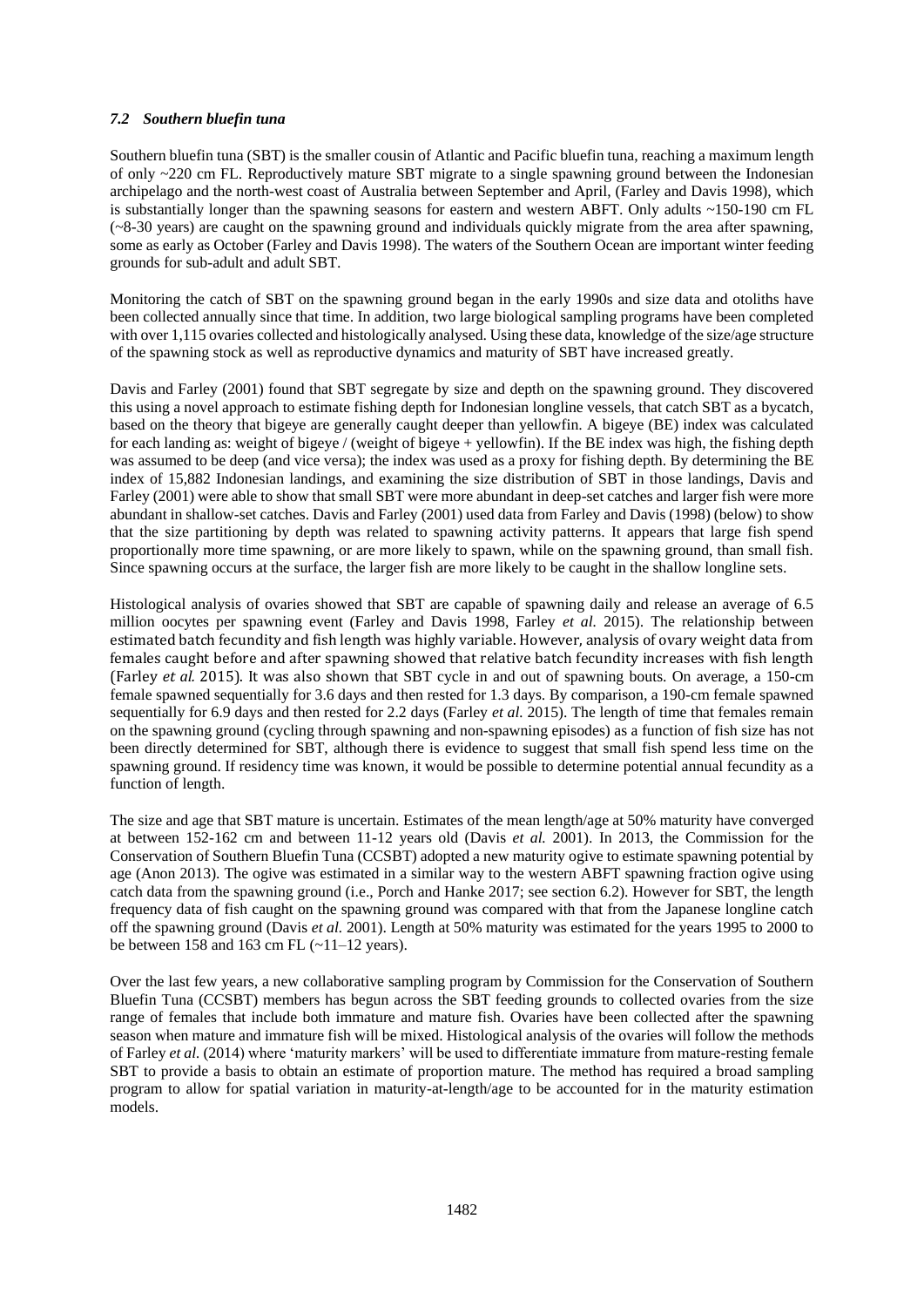## **8. Summary and recommendations**

## *8.1 Summary*

Estimating an accurate maturity ogive is complicated for a species such as ABFT as the mature fish migrate to particular areas to spawn and the immature fish do not (such as the Gulf of Mexico) or are present in lower numbers than their true abundance in the population (such as the Mediterranean Sea). A maturity ogive based on histological analysis of gonads collected only from spawning areas will be biased towards mature females, while a maturity ogive based on analysis of gonads collected off the spawning ground during the spawning season would be biased towards immature females (as mature females will be on the spawning ground).

Different methods are used to estimate maturity parameters for eastern and western ABFT. It is clear from this review that both methods required validation.

### *8.2 Eastern Atlantic bluefin tuna*

The only study to estimate a maturity ogive for the eastern stock of ABFT was by Corriero *et al.* (2005). They used the histological assessment of ovaries to determine the maturity status of females in the Mediterranean Sea. The estimate of  $L_{50}$  (103.5 cm FL) is less than the minimum size that mature females were sampled in other studies  $(-119-116 \text{ cm FL})$  and slightly less than used in the stock assessment for the eastern stock (A<sub>50</sub> = 4, L<sub>50</sub> = 115 cm). The maturity ogive of Corriero *et al.* (2005) may be biased towards mature females if the sampling regime did not cover the full spatial (and depth) range of immature and mature females during the spawning months. It has been shown that sub-adults occur outside the Mediterranean Sea and may not return until mature. Even within the Mediterranean Sea, there is evidence to suggest spatial structuring of sub-adults and adults occurs, which may result in a biased maturity ogive if not accounted for in sampling and, or, the analysis. If there was sufficient data, it would be worthwhile to re-examine the data from Corriero *et al.* (2005) to evaluate if spatial variation in proportion mature by length exists within the Mediterranean Sea. This would provide additional information on the accuracy of the maturity ogive based on the pooled data. This, however, does not account for the proportion of sub-adults that do not return to the Mediterranean Sea until mature. These fish must be included in a maturity ogive for the eastern stock.

The extent of the bias in the maturity ogive currently used in the eastern assessment is unknown and would require direct validation via a well-designed length-stratified sampling program using current histological techniques (see below). The assessment model also assumes all females contribute equally (per unit of spawning stock biomass) to egg production. This assumption is unlikely to be valid given fecundity varies with length and age. Length/age based reproductive parameters (batch fecundity, spawning frequency, and spawning duration) would be required to estimate reproductive potential.

#### *8.3 Western Atlantic bluefin tuna*

There are no direct reproductive studies (i.e., based on the analysis of biological samples) that have estimated a maturity ogive for the western stock of ABFT. All studies to date have identified a minimum size/age that a fish may be mature rather than estimates of mean length at maturity  $(L_{50})$ . This includes the work by Baglin (1982), which formed the bases of the knife-edge maturity ogive used in assessments up until 2014. The reason for this is due to the migratory nature of Atlantic bluefin and the difficulty in obtaining representative biological samples (e.g., ovaries for histological analysis or tissue for hormone analysis) from mature and immature females in proportion to their abundance in the population.

Heinisch *et al.* (2014) examined hormone levels in ABFT pituitary and concluded all fish  $\geq$  134 cm were mature. If the methods can be validated/corroborated via histological analysis of ovaries (i.e., confirm that the fish spawn), then the approach may be useful in the future to estimate a maturity ogive, assuming a well-designed lengthstratified sampling regime can be established that encompasses the full spatial range of both immature and mature fish. However, further work would be required to collect samples and examine the hormone levels of fish in the size range (37 to 134 cm) that were not available in the Heinisch *et al.* (2014) study. It is also unclear how definitive an endocrine approach would be in determining whether a fish is mature and had spawned. A histological approach would be a more dependable option at this stage.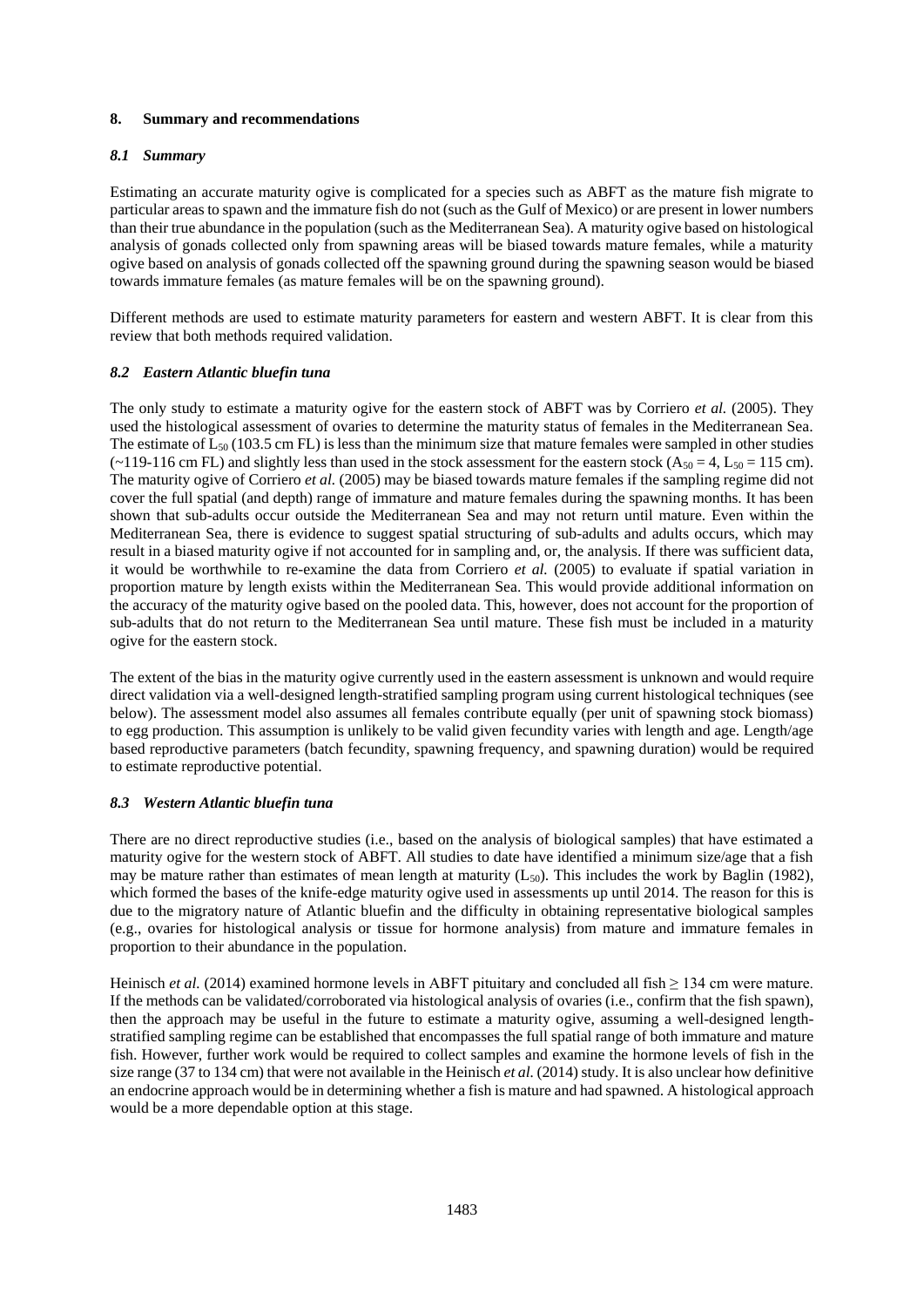In 2017, the stock assessment for western ABFT used the spawning fraction ogive of Porch and Hanke (2017), which was based on the analysis of longline catch data in the Gulf of Mexico ( $A_{50} = \sim 10$ ). A similar method has been used for SBT (see section 7.2). The accuracy of the ogive is uncertain, given that ogives estimated by Diaz and Turner (2007) and Diaz (2011), using similar approaches but different catch data, gave higher estimates of A<sub>50</sub> (12-16 years). Direct validation of the ogive is required (see below) given the number of assumptions made including the possibility that young ABFT may spawn outside the Gulf of Mexico. It would also be important to confirm that all fish caught are mature and spawning. Until an independent maturity ogive can be obtained, we suggest conducting further analyses of available catch data in the Gulf of Mexico to evaluate possible effects of area and depth of fishing, and sensitivity to alternative selectivity assumptions. We also suggest additional direct age data is obtained for fish <190 cm FL as very few age estimates for these sized fish were available for analysis by Porch and Hanke (2017). Also note that the spawning fraction ogive is for males and females combined, rather than a female only ogive that is generally used in stock assessment models.

## *8.4 An independent maturity ogive*

It may be possible to obtain a representative maturity ogive for each ABFT stocks through a well-designed, length stratified, gonad (and hard-parts) sampling program on feeding grounds when both immature and mature females are present. Ideally, sampling should occur over the entire spatial range of each stock when mature fish have migrated back to feeding grounds following the spawning season. Although both stocks mix on the feeding grounds in the Atlantic, genetic analysis of tissue from sampled fish could be used to accurately identify eastern and western fish post hoc (see Puncher *et al.* 2018, and ongoing work). Sampling should also occur on feeding grounds in the Mediterranean Sea outside the spawning season.

A difficulty arises when trying to differentiate immature from mature-resting (post-spawning) females during the non-spawning months as the ovaries look similar histologically (Schirripa 2011, Knapp *et al.* 2013, Heinisch *et al.* 2014). Based on recent work on other tunas and swordfish, there are strong arguments that it will be possible to differentiate immature and mature-resting ABFT females in these samples based on the presence of maturity markers, such as late stage atresia (delta or gamma atresia/'brown bodies') and muscle bundles (Farley *et al.* 2013, 2014, 2016, 2017). The method should also account for the presence of sexually mature females that 'skipped' spawning, as the ovaries will appear immature (no histological evidence of recent reproductive activity). The method is currently being applied to SBT (see section 7.2).

Late stage atresia has been identified in ABFT ovaries by Baglin (1982), Corriero *et al.* (2003) and Corriero *et al.* (2005). For western ABFT, preliminary work could be undertaken now using existing histological sections of ovaries collected in the NW Atlantic feeding grounds (e.g., Goldstein *et al.* 2007, Knapp *et al.* 2013, Heinisch *et al.* 2014) to provide the proof-of-concept for the method. If successful, it may be possible to validate the endocrinebased results of Heinisch *et al.* (2014) by direct comparison of results for individual fish if it possible to collect sufficient samples sizes across the appropriate size range.

If spatial variation exists in the proportion mature at age for either stock, then methods need to be developed to account for this variation, possibly by weighting the data by the abundance in each region before they are combined into a single maturity ogive for each stock (e.g., following Farley *et al.* 2014)

## *8.5 Reproductive potential at length/age*

As mentioned previously, SSB is calculated as numbers-at-age x weight-at-age x proportion mature (or proportion spawning) at age, and is often used as a proxy for reproductive potential. However, SSB does not account for variability in egg production (fecundity) among fish of different sizes or ages. Accurate size/age-based estimates of batch fecundity, spawning frequency and spawning duration are, therefore, required to estimate reproductive potential.

Size/age based estimates of batch fecundity or spawning frequency-at-age are not available for either stock of ABFT to estimate true reproductive potential-at-age. Mean estimate of batch fecundity and spawning frequency are available (Medina *et al.* 2002, 2007, Knapp *et al.* 2014), however, there were large differences between studies and depth of sampling, indicating further work is needed. Estimates of average duration on the spawning ground (or number of spawning events) could, in principal, be obtained from electronic tagging studies.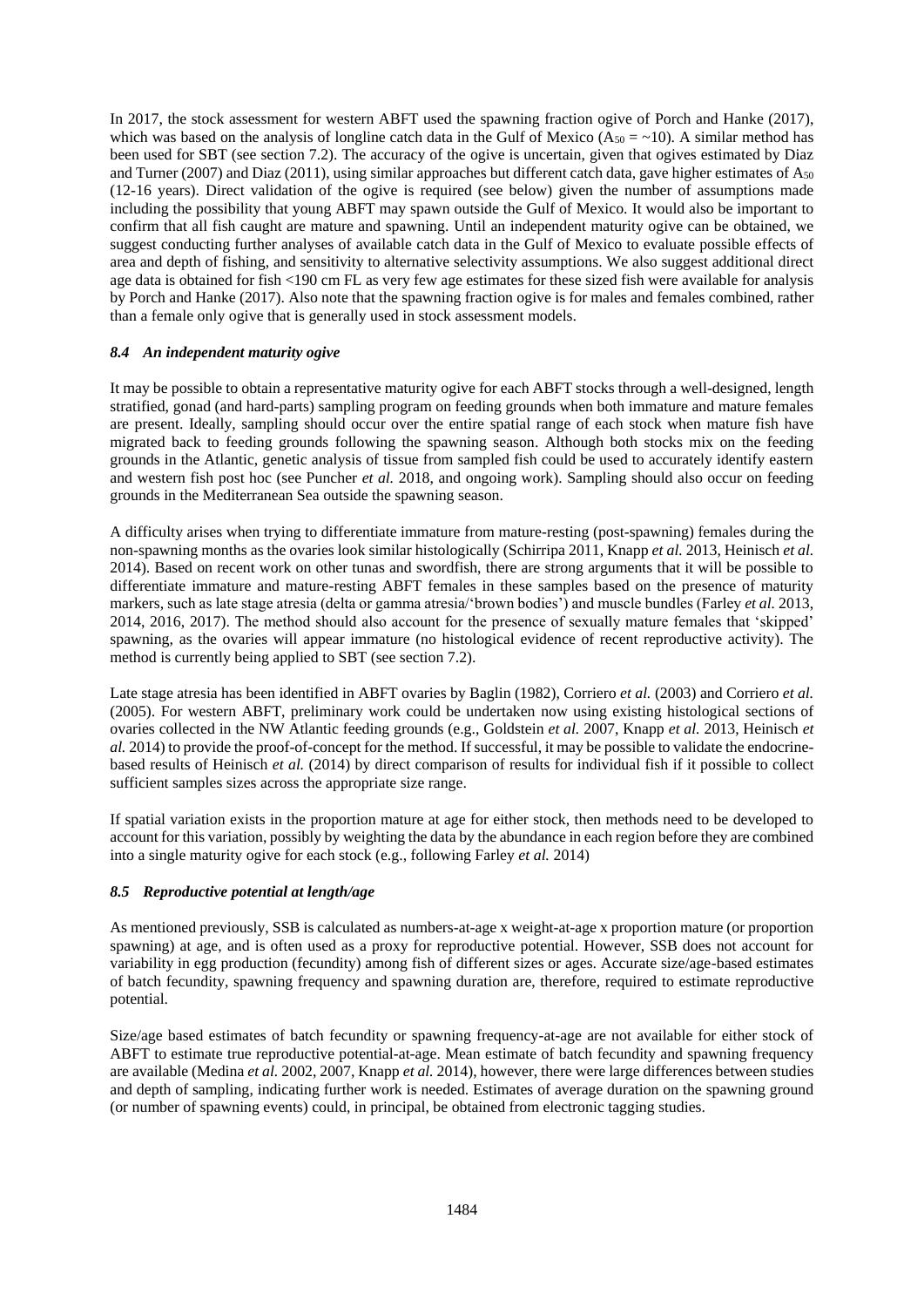#### **9. Acknowledgements**

This work was carried out under the provision of the ICCAT Atlantic Wide Research Programme for Bluefin Tuna (GBYP), funded by the European Union, by several ICCAT CPCs, the ICCAT Secretariat and by other entities (see: http://www.iccat.int/GBYP/en/Budget.htm). The contents of this paper do not necessarily reflect the point of view of ICCAT or of the other funders, which have not responsibility about them, neither do them necessarily reflect the views of the funders and in no ways anticipate the Commission's future policy in this area.

#### **References**

- Ailloud, L.E., Lauretta, M.V., Hanke, A.R., Golet, W.J., Allman, R.J., Siskey, M.R., Secor, D.H., Hoenig, J.M. (2017) Improving growth estimates for Western Atlantic bluefin tuna using an integrated modeling approach. Fish. Res., 191, 17-24.
- Anonymous (2008) Report of the 2008 Atlantic bluefin tuna stock assessment session. Madrid, Spain June 23 to July 4, 1-247.
- Anonymous (2011) Report of the 2010 Atlantic Bluefin Tuna Stock Assessment Session. Madrid, Spain, September 6-12, Collect. Vol. Sci. Pap. ICCAT, 66(2): 505-714.
- Anonymous (2012) Report of the 2012 Atlantic Bluefin Tuna Stock Assessment Session. Madrid, Spain, September 4-11, Collect. Vol. Sci. Pap. ICCAT, 69(1): 1-198.
- Anonymous (2013b) Report of the fourth operating model and management procedure technical meeting. Commission for the Conservation of Southern Bluefin Tuna, July 26, Portland, Maine.
- Anonymous (2017a) Report of the 2017 ICCAT bluefin stock assessment meeting. Madrid, Spain 20-28 July, Collect. Vol. Sci. Pap. ICCAT, 74(6): 2372-2535.
- Anonymous (2017b) Report of the 2017 ICCAT bluefin tuna data preparation meeting. Madrid, Spain 6-11 March, Collect. Vol. Sci. Pap. ICCAT, 74(6): 2268-2371.
- Ashida, H., Suzuki, N., Tanabe, T., Suzuki, N., Aonuma, Y. (2015) Reproductive condition, batch fecundity, and spawning fraction of large Pacific bluefin tuna Thunnus orientalis landed at Ishigaki Island Okinawa, Japan. Environ. Biol. Fish. 98, 1173–1183.
- Baglin, R.E. (1982) Reproductive biology of western Atlantic bluefin tuna. Fish. Bull. 80, 121-134.
- Barneche, D.R. Robertson, D.R., White, C.R., Marshall, D.J. (2018). Fish reproductive-energy output increases disproportionately with body size. Science 360 (6389), 642-645. DOI: 10.1126/science.aao6868.
- Block BA, Teo SLH, Walli A, Boustany A, Stokesbury MJW, Farwell, C, Weng K, Dewar H, Williams TD (2005) Electronic tagging and population structure of Atlantic bluefin tuna. Nature 434, 1121–1126
- Bravington, M.V., Grewe, P.M., Davies, C.R. (2016) Absolute abundance of southern bluefin tuna estimated by close-kin mark-recapture. Nature Communications 7:13162. doi: 10.1038/ncomms13162.
- Brown-Peterson, N.J., Wyanski, D.M., Saborido-Rey, F., Macewicz, B.J., Lowerre-Barbieri, S.K. (2011) A standardized terminology for describing reproductive development in fishes. Mar Coast Fish 3, 52–70.
- Cadrin S., Morse M., Kerr L., Secor D., and Siskey M. (2017) Exploratory stock assessment of eastern and western population-of-origin Atlantic bluefin tuna accounting for stock composition. ICCAT SCRS/2017/174
- Carlsson, J., McDowell, J.R., Carlsson, J.E.L. & Graves J.E. (2007). Genetic identity of YOY bluefin tuna from the eastern and western Atlantic spawning areas. J Hered 98, 23–28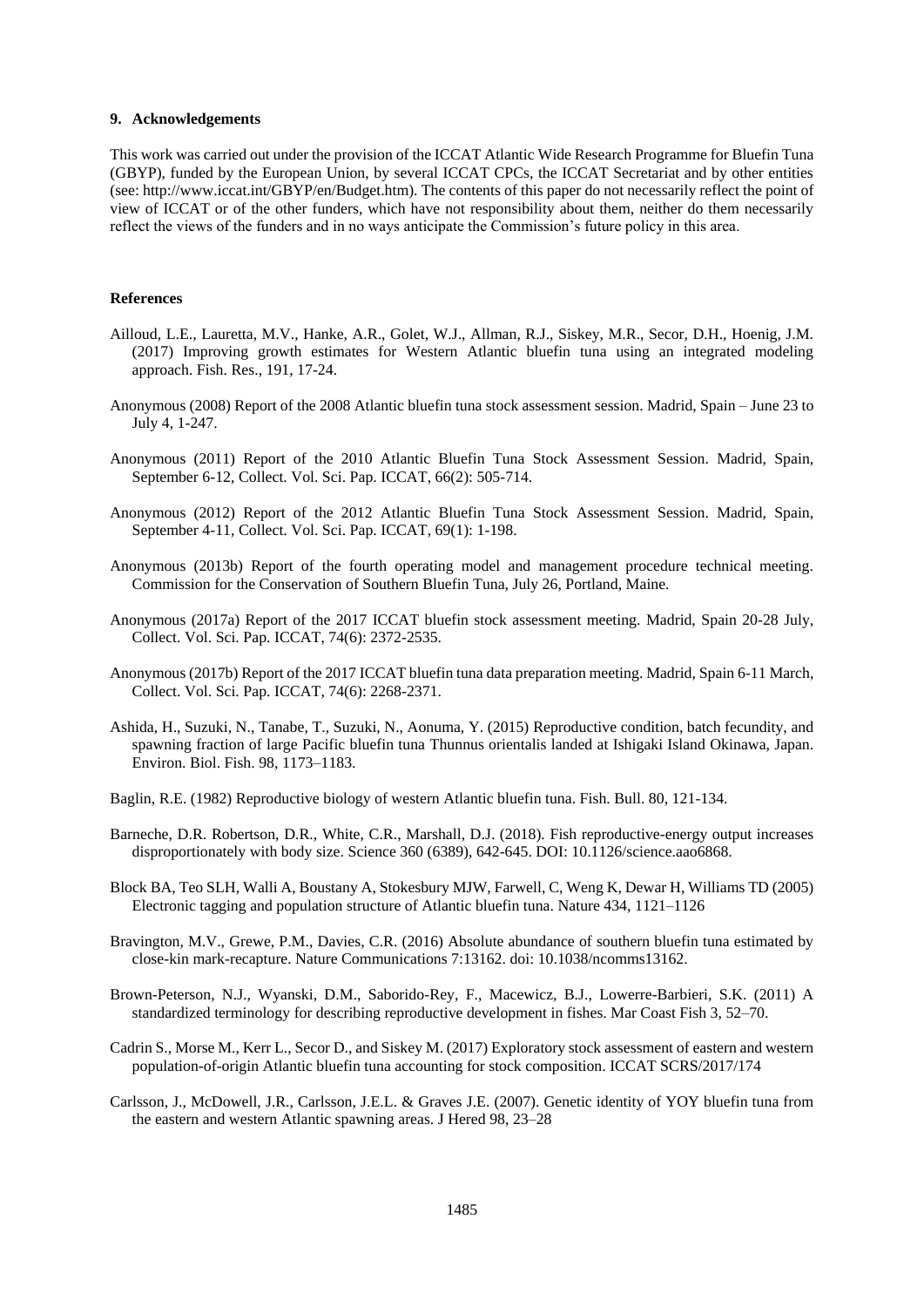- Cermeño, P., Guilez-Badia, G., Ospina-Alvarez, A., Sainz-Trápaga, S., Baustany, A., Seitz, A.C., Tudela, S., Block, B.A. (2015) Electronic tagging of Atlantic bluefin tuna (*Thunnus thynnus*, L.) reveals habitat use and behavios in the Mediterranean Sea. Plos One. 10 (2): e0116638. doi:10.1371/journal.pone.0116638
- Corriero, A., Desantis, S., Deflorio, M., Acone, F., Bridges, C.R., de la Serna, J.M., Megalofonou, P. de Metrio, G. (2003) Histological investigation on the ovarian cycle of the bluefin tuna in the western and central Mediterranean. J. Fish. Biol., 63, 108-119.
- Corriero, A., Karalulak, S., Santamaria, N., Deflorio, M., Spedicato, D., Addis, P., Desantis, S., Cirillo, F., Fenech-Farrugia, A., Vassallo-Agius, R., de la Serna J.M., Oray, Y., Cau, A., MEgalofonou, P., De Metrio, G. (2005) Size and age at sexual maturity of female bluefin tuna (*Thunnus thynnus* L. 1758) from Mediterranean Sea. J. Appl. Ichthyol., 21, 483-486.
- Cort, J.L. (1991) Age and growth of the Bluefin Tuna, *Thunnus thynnus* (L.) of the Northwest Atlantic. ICCAT. SCRS/1990/66. Col. Vol. Sci. Pap. ICCAT, 35, 213-230.
- Davis, T., Farley, J. Gunn, J. (2001). Size and Age at 50% Maturity in SBT: An integrated view from published information and new data from the spawning ground. CCSBT Scientific Meeting, 28-31 August 2001, Tokyo, Japan. CCSBT/SC/0108/16.
- Davis, T.L.O., Farley, J.H. (2001) Size distribution of southern bluefin tuna (*Thunnus maccoyii*) by depth on their spawning ground. Fish. Bull. 99, 381-386.
- Di Natale, A., Tensek, S., García, A.P. (2017) Studies on eastern Atlantic bluefin tuna (*Thunnus thynnus*) maturity – Review of old literature. Col. Vol. Sci. Pap. ICCAT. 73, 2112-2128.
- Diaz, G.A. (2011) A revision of western Atlantic bluefin tuna age of maturity derived from size samples collected by the Japanese longline fleet in the Gulf of Mexico (1975-1980). Col. Vol. Sci. Pap. ICCAT, 66, 1216-1226.
- Diaz, G.A., Turner, S.C. (2007) Size frequency distribution analysis, age composition, and maturity of western bluefin tuna in the Gulf of Mexico from the U.S. (1981-2005) and Japanese (1975-1981) longline fleets. Coll. Vol. Sci. Pap. ICCAT, 60, 1160-1170.
- Farley, J.H., T.L.O. Davis. 1998. Reproductive dynamics of southern bluefin tuna, Thunnus maccoyii. Fishery Bulletin 96, 223–36.
- Farley, J.H., Williams, A.J., Hoyle, S.P,, Davies, C.R,, Nicol, S.J. (2013) Reproductive dynamics and potential annual fecundity of South Pacific albacore tuna (*Thunnus alalunga*). PLoS ONE 8(4): e60577. doi:10.1371/journal.pone.0060577.
- Farley, J.H., Hoyle, S.D., Eveson, J.P., Williams, A.J., Davies, C.R., *et al.* (2014) Maturity ogives for South Pacific albacore Tuna (*Thunnus alalunga*) that account for spatial and seasonal variation in the distributions of mature and immature fsh. PLoS ONE 9(1): e83017. doi:10.1371/journal.pone.0083017
- Farley, J.H., Davis, T.L.O., Bravington, M.V., Andamari, R., Davies, C.R. (2015) Spawning dynamics and size related trends in reproductive parameters of southern bluefin tuna, *Thunnus maccoyii*. PLoS ONE 10(5):e0125744. doi:10.1371/journal. pone.0125744.
- Farley, J., Clear, N., Kolody, D., Krusic-Golub, K., Eveson, P., Young, J. (2016) Determination of swordfish growth and maturity relevant to the southwest Pacific stock. WCPFC-SC12-2016/ SAWP-11, Bali, Republic of Indonesia 3-11 August 2016.
- Farley, J., Eveson, P., Krusic-Golub, K., Sanchez, C., Roupsard, F., McKechnie, S., Nicol, S., Leroy, B., Smith, N., Chang, S-K. (2017) Project 35: Age, growth and maturity of bigeye tuna in the western and central Pacific Ocean. WCPFC-SC13-2017/ SA-WP-01, Rarotonga, Cook Islands, 9–17 August 2017.
- Fromentin, J.M., Lopuszanski, D. (2013) Migration, residency, and homing of bluefin tuna in the western Mediterranean Sea. ICES J. Mar. Sci., 71(3), 510-518.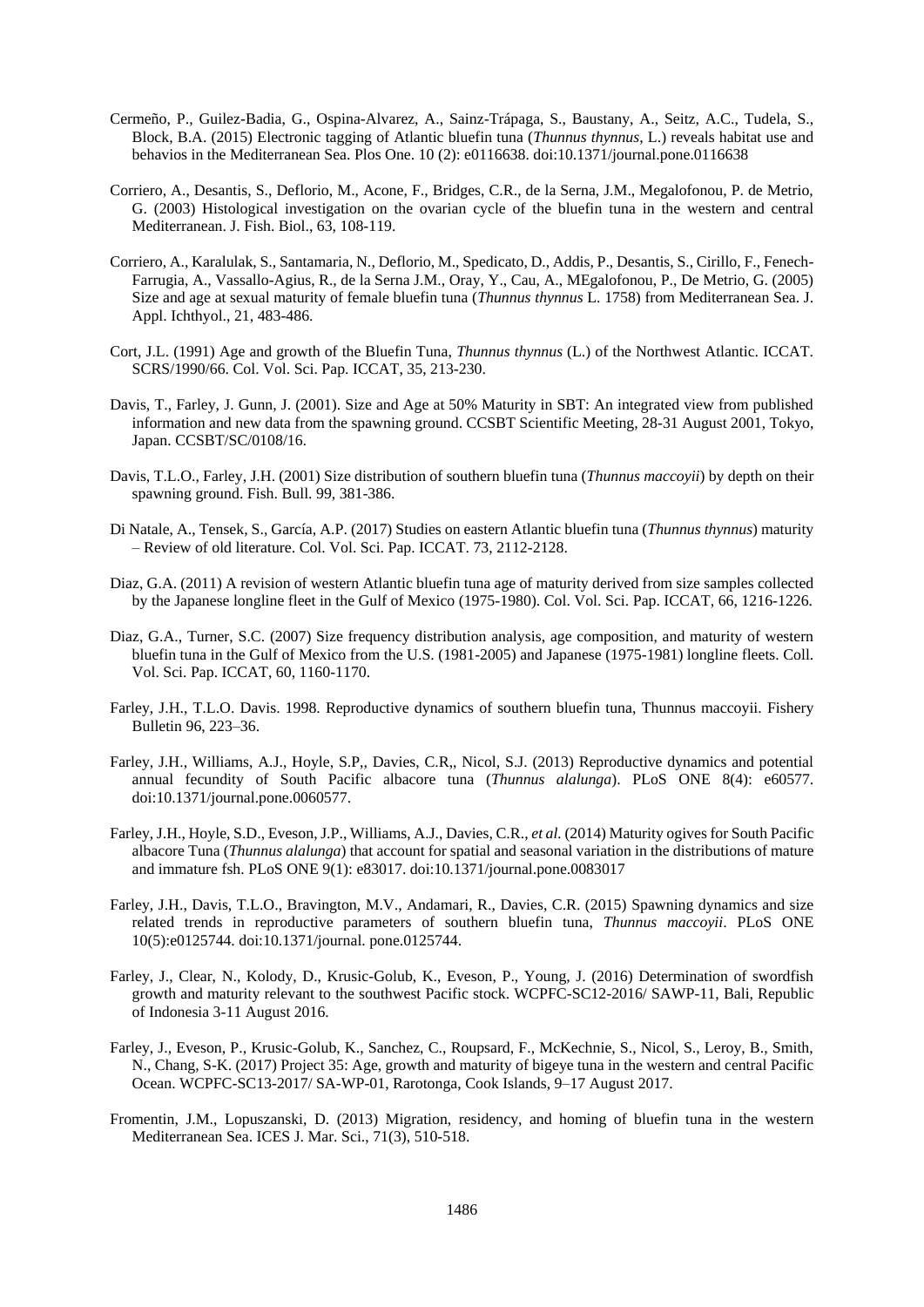- Heinisch, G., Corriero, A., Medina, A., Abascal, F.J., de la Serna, J.M., Vassallo-Agius, R, Ríos, A.B., García, A., de la Gándara, F., Fauvel, C., Bridges, C.R., Mylonas, C.C., Karakulak, S.F., Oray, I., De Metrio, G., Rosenfeld, H., Gordin, H. (2008) Spatial–temporal pattern of bluefin tuna (*Thunnus thynnus* L. 1758) gonad maturation across the Mediterranean Sea. Mar. Biol., 154, 623-630.
- Heinisch, G., Rosenfeld, H., Knapp, J.M., Gordin, H., Lutcavage, M. (2014) Sexual maturity in western Atlantic bluefin tuna. Sci. Rep.,4,7205, DOI: 10.1038/srep07205
- Hunter, J.R., Macewicz, B.J. (1985) Rates of atresia in the ovary of captive and wild northern anchovy, Engraulis mordax. Fish Bull 83, 119–136.
- Goldstein, J., Heppell, S., Cooper, A., Brault, S., Lutcavage, M. (2007) Reproductive status and body condition of Atlantic bluefin tuna in the Gulf of Maine, 2000-2002. Mar. Biol., 151, 2063-2075.
- Karakulak, S., Oray, I., Corriero, A., Aprea, A., Spedicato, D., Zubani, D., Santamaria, N., De Metrio, G. (2004) First information on the reproductive biology of the bluefin tuna (*Thunnus thynnus*) in the eastern Mediterranean. Col. Vol. Sci. Pap. ICCAT. 56, 1158-1162.
- Knapp, J.M., Heinisch, G., Rosenfield, H., Lutcavage, M. (2013) New results on maturity status of western Atlantic bluefin tuna, *Thunnus thynnus*. Col. Vol. Sci. Pap. ICCAT. 69, 1005-1015.
- Knapp, J.M., Aranda, G., Medina, A., Lutcavage, M. (2014) Comparative assessment of the reproductive status of female Atlantic bluefin tuna from the Gulf of Mexico and the Mediterranean Sea. PLoS One 9, 1–9. http://dx.doi.org/10.1371/journal.pone. 0098233. (e98233).
- Lutcavage, M.E., Brill, R.W., Skomal, G.B., Chase, B.C., Howey, P.W. (1999) Results of pop-up satellite tagging of spawning size class fish in the Gulf of Maine: do North Atlantic bluefin tuna spawn in the mid-Atlantic? Can. J. Fish. Aquat. Sci. 56, 173–177.
- Mather, F.J., Mason, J.M., Jones, A.C. (1995) Historical document: life history and fisheries of Atlantic bluefin tuna. NOAA Tech Mem, NMFS-SEFSC-370.
- Medina, A., Abascal, F.J., Megina, C., García, A. (2002) Stereological assessment of the reproductive status of female Atlantic northern bluefin tuna during migration to Mediterranean spawning grounds through the Strait of Gibraltar. J. Fish Biol., 60, 203-217.
- Medina, A., Abascal, F.J., Aragón L., Mourente, G., Aranda, G., Galaz, R., Belmonte, A., de la Serna J.M., García, S. (2007) Influence of sampling gear in assessment of reproductive parameters for bluefin tuna in the western Mediterranean. Mar. Ecol. Prog. Ser., 337, 221-230.
- Nemerson, D., Berkeley, S., Safina, C. (2000) Spawning site fidelity in Atlantic bluefin tuna, *Thunnus thynnus*, the use of size-frequency analysis to test for the presence of migrant east Atlantic bluefin tuna on Gulf of Mexico spawning grounds. Fish. Bull. 98, 118–126.
- Ohshimo, S., Sato T., Okochi Y., Ishihara Y., Tawa A., Kawazu M., Hiraoka Y., Ashida H., Suzuki N. (2018) Long-term changes in reproductive condition and evaluation of maternal effects in Pacific bluefin tuna, Thunnus orientalis, in the Sea of Japan. Fish Res. 204, 390-401.
- Ohshimo, S., Sato T., Okochi Y., Tanaka S., Ishihara T., Ashida H., Suzuki N. (in press) Evidence of spawning among Pacific bluefin tuna, *Thunnus orientalis,* in the Kuroshio and Kuroshio-Oyashio transition area. Aquat Liv Res.
- Okochi, Y., Abe, O., Tanaka, S., Ishihara, Y., Shimizu, A. (2016) Reproductive biology of female Pacific Bluefin tuna, *Thunnus orientalis*, in the Sea of Japan. Fish. Res. 174, 30–39.
- Piccinetti, C., Di Natale, A., Arena, P. (2013) Eastern bluefin tuna (*Thunnus thynnus* L.) reproduction and reproductive areas and season. Col. Vo. Sci. Pap. ICCAT. 69, 891-912.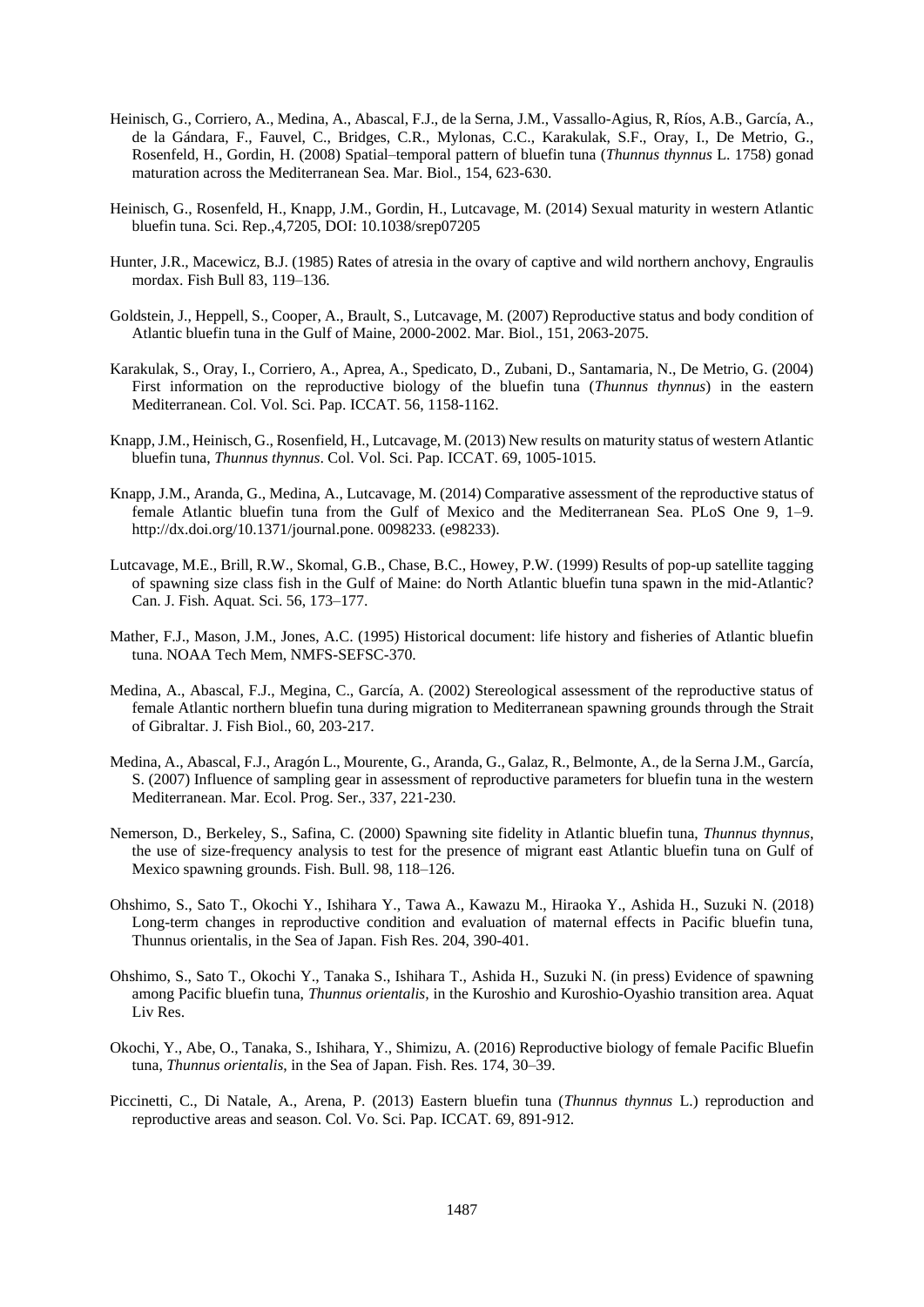- Puncher, G.N., Cariani, A., Maes, G.E., Van Houdt, J., Herten, K. et al. (2018) Spatial dynamics and mixing of bluefin tuna in the Atlantic Ocean and Mediterranean Sea revealed using next‐generation sequencing. 18, 620-638
- Porch, C.E., Hanke, A. (2017) Estimating the fraction of western Atlantic bluefin tuna that spawn by age from size frequency data collected on the Gulf of Mexico spawning grounds. Col. Vol. Sci. Pap. ICCAT. 74, 3224-3233. Richards, W.J. (1976) Spawning of bluefin tuna (*Thunnus thynnus*) in the Atlantic Ocan and adjacent seas. Col. Vol. Sci. Pap. ICCAT, 5, 267-278.
- Richardson D.E., Marancik K.E., Guyon J.R., Lutcavage M.E., Galuardi B., Lam C.H., Walsh H.J., Wildes S., Yates D.A., Hare J.A. (2016) Discovery of a spawning ground reveals diverse migration strategies in Atlantic bluefin tuna (*Thunnus thynnus*). PNAS. 113, 3299–3304.
- Restrepo, V.R., Diaz, G.A., Walter, J.F., Nielson, J., Campana, S.E., Secor, D. and Wingate, R.L. (2011) Updated estimate of the growth curve of western Atlantic bluefin tuna. Aquatic Living Resources 23, 335-342.
- Rivas, L.R. (1954) A preliminary report on the spawning of the western North Atlantic bluefin tuna (*Thunnus thynnus*) in the Straits of Florida. Bull. Mar. Sci. Gulf Carib. 4, 302-322.
- Rodriguez-Roda, J., (1967) Fecundidad del atún, Thunnus thynnus (L.), de la costa sudatlántica de España, Inv. Pesq 31(1), 33-52.
- Rooker, J.R., Bremer, J.R.A., Block, B.A., Dewar, H., De Metrio, G., Corriero, A., Kraus, R.T., Prince, E.D., Rodrìguez-Maìn, E., Secor, D.H. (2007) Life history and stock structure of Atlantic bluefin tuna (*Thunnus thynnus*). Rev. Fish. Sci., 15, 265-310.
- Rooker, J.R., Secor, D.H., De Metrio G, Schloesser, R., Block, B., Neilson, D.N. (2008) Natal homing and connectivity in Atlantic bluefin tuna populations. Science, 10.1126/Science.1161473.
- Schaefer, K.M. (1998) Reproductive biology of yellowfin tuna (*Thunnus albacares*) in the eastern Pacific Ocean. IATTC Bull. 25, 38-45.
- Schaefer, K.M. (2001) Reproductive biology of tunas. Pp. 225-270. In Block, B.A. and Stevens, E.D. (eds.) Fish physiology vol. 19, Tuna: Physiology, Ecology, and Evolution. Academic Press. London.
- Schirripa, M.J. (2011) A literature review of Atlantic bluefin tuna age at maturity. Col. Vol. Sci. Pap. ICCAT. 66(2), 898-914.
- Shimose, T., Farley, J.H. (2013) Age, growth and reproductive biology of bluefin tunas. Kitagawa, T. and Kimura, S. (eds) Biology and ecology of bluefin tuna. CRC press, 47-77.
- Shimose, T., Aonuma, Y., Tanabe, T., Suzuki, N., Kanaiwa, M. (2018) Solar and lunar influences on the spawning activity of Pacific bluefin tuna *Thunnus orientalis* in the south-western North Pacific spawning ground. Fish. Oceanogr. 27, 76–84. http://dx. doi.org/10.1111/fog.12235.
- Siskey, M.R., Wilberg, J.M., Allman, J.R., Barnett, B.K, Secor D.H. (2016) Forty years of fishing: changes in age structure and stock mixing in northwestern Atlantic bluefin tuna (*Thunnus thynnus*) associated with sizeselective and long-term exploitation. ICES J. Mar. Sci., 73, 2518-2528.
- Tawil, M.Y., de la Serna, J.M., Macias, D. (2002) Preliminary study on age at first maturity of bluefin tuna in the Libyan waters. Col. Vol. Sci. Pap. ICCAT. 54, 538-544.
- Teo, S.L.H., Boustany, A.M., Block, B.A. (2007) Oceanographic preferences of Atlantic bluefin tuna, *Thunnus thynnus*, on their Gulf of Mexico breeding ground. Mar. Biol. 152, 1105-1119.
- Turner, S.C., Restrepo, V.R. (1994) A review of the growth rate of west Atlantic bluefin tuna, *Thunnus thynnus*, estimated from marked and recaptured fish. Col. Vol. Sci. Pap. ICCAT, 42: 170–172.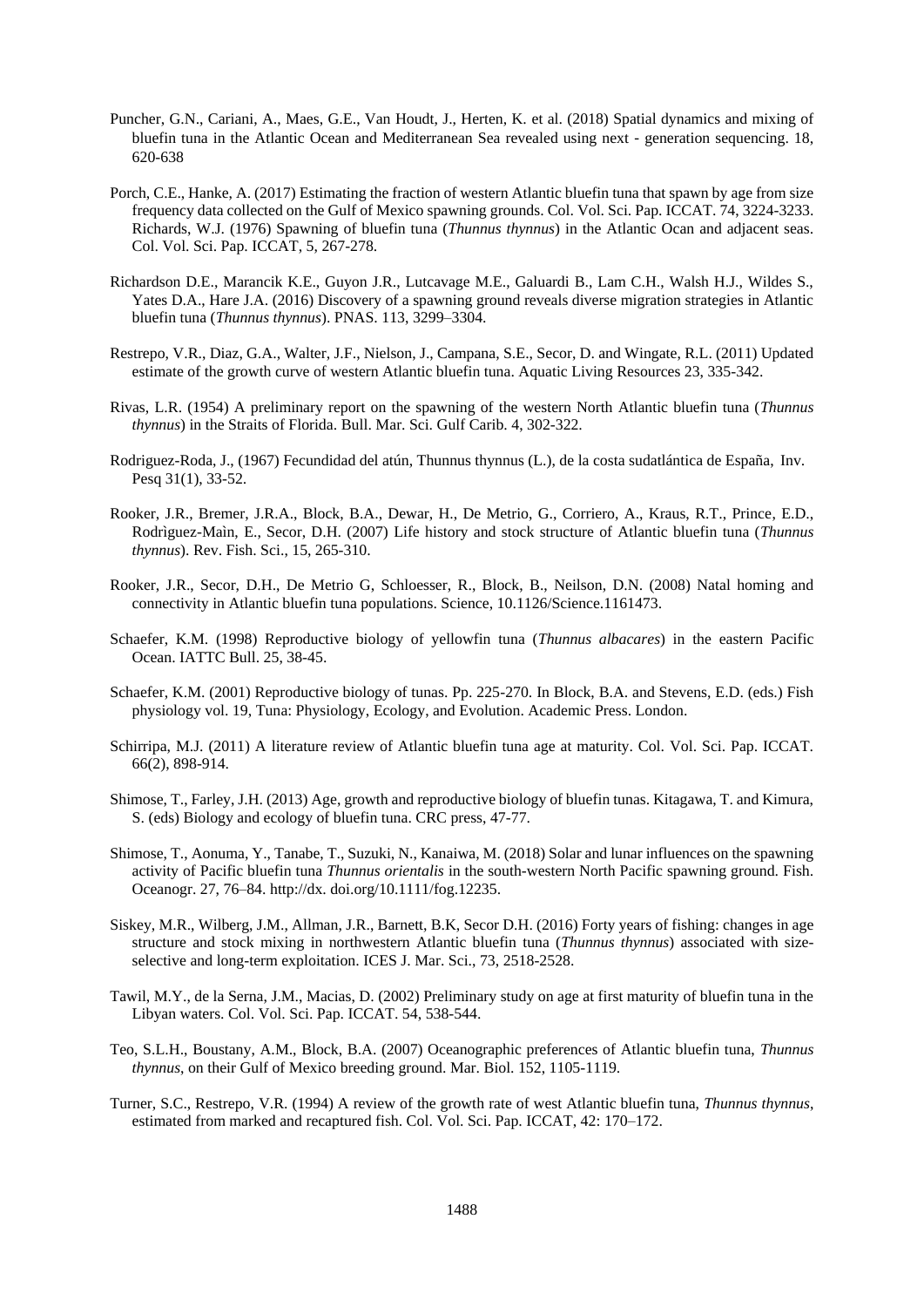Zupa R., Corriero, A., Deflorio M., Santamaria N., Spedicato D., Marano C., Losurdo M., Bridges C.R., De Metrio G. (2009) A histological investigation of the occurrence of non-reproductive female bluefin tuna Thunnus thynnus in the Mediterranean Sea. J. Fish Biol. 75, 1221-1229.

**Table 1**. Proportion of fish contributing to spawning output used in the 2017 stock assessment for western and eastern stocks of Atlantic bluefin tuna.

| Age $2$ |  | 4 | 5 6 7 8                                                                                                         |  | 9 | 10 11 | - 12 | 13 |  |
|---------|--|---|-----------------------------------------------------------------------------------------------------------------|--|---|-------|------|----|--|
| W       |  |   | $0.000$ $0.000$ $0.000$ $0.000$ $0.001$ $0.007$ $0.039$ $0.186$ $0.563$ $0.879$ $0.976$ $0.996$ $0.999$ $1.000$ |  |   |       |      |    |  |
| E       |  |   | $0.000$ $0.250$ $0.500$ $1.000$ $1.000$ $1.000$ $1.000$ $1.000$ $1.000$ $1.000$ $1.000$ $1.000$ $1.000$ $1.000$ |  |   |       |      |    |  |

**Table 2.** Estimates of length/age at maturity (minimum or  $L/A_{50}$ ) from recent studies on eastern ABFT. SFL = straight fork length.

| Study                      | Area                                             | Analysis<br>method | N   | <b>Size</b><br>range<br>(cm) SFL | Parameter                       | Length<br>(cm) FL | Age |
|----------------------------|--------------------------------------------------|--------------------|-----|----------------------------------|---------------------------------|-------------------|-----|
| Tawil et al.<br>(2002)     | Libya                                            | Ovary<br>histology | 21  | 115-172                          | Minimum size/age at<br>maturity | 115               | 4   |
| Medina et al.<br>(2002)    | Barbate and<br><b>Balearic</b><br><b>Islands</b> | Ovary<br>histology | 84  | $116-?$                          | Minimum size at<br>maturity     | 116               |     |
| Corriero et al.<br>(2003)  | West Med.                                        | Ovary<br>histology | 131 | 63-236                           | Minimum size at<br>maturity     | 110               |     |
| Karakulak et<br>al. (2004) | East Med.                                        | Ovary<br>histology | 50  | 109-226                          | Minimum size at<br>maturity     | 109               |     |
| Corriero et al.<br>(2005)  | Med.                                             | Ovary<br>histology | 501 | $~1.55 - 270$                    | Maturity ogive $(L_{50})$       | 103.6             |     |
| Knapp et al.<br>(2014)     | West Med.                                        | Ovary<br>histology | 40  | 120-240                          | Minimum size at<br>maturity     | 120               |     |

**Table 3**. Estimates of length/age at maturity (minimum or  $L_{50}/A_{50}$ ) from recent studies on western ABFT. CFL = curved fork length. \*indicates age estimated from length using growth curve of Restrepo *et al.* (2011), where CFL was converted to SFL if required using conversion from ICCAT (2000).

| Study             | Area          | Analysis<br>N |     | Size     | Parameter           | Length     | Age       |
|-------------------|---------------|---------------|-----|----------|---------------------|------------|-----------|
|                   |               | method        |     | range    |                     | (cm)       |           |
|                   |               |               |     | (cm) CFL |                     | <b>CFL</b> |           |
| Baglin (1982)     | NW Atlantic   | Ovary         | 119 | $<$ 180  | Minimum age at      |            | ~1        |
|                   |               | histology     |     |          | maturity            |            |           |
| Goldstein et      | Gulf of Maine | Ovary         | 195 | 185-235  | Minimum size/age at | 185        | $-8*$     |
| <i>al.</i> (2007) |               | histology     |     |          | maturity            |            |           |
| Knapp et al.      | NW Atlantic   | Ovary         | 206 | 107-292  | Minimum size/age at | 157        | $6*$      |
| (2013)            |               | histology     |     |          | maturity            |            |           |
| Knapp et al.      | Gulf of       | Ovary         | ~59 | 172-326  | Minimum size/age at | 172        | $7*$      |
| (2014)            | Mexico        | histology     |     |          | maturity            |            |           |
| Heinisch et al.   | NW Atlantic   | Hormone       | 110 | 134-292  | Minimum size/age at | 134        | $4 - 5*$  |
| (2014)            | and Gulf of   | levels        |     |          | maturity            |            |           |
|                   | Mexico        |               |     |          |                     |            |           |
| Diaz and          | Gulf of       | Catch data    |     |          | Spawning fraction   |            | $11 - 12$ |
| Turner 2007       | Mexico        |               |     |          | ogive $(A_{50})$    |            |           |
| Diaz 2011         | Gulf of       | Catch data    |     |          | Spawning fraction   |            | 15.8      |
|                   | Mexico        |               |     |          | ogive $(A_{50})$    |            |           |
| Porch and         | Gulf of       | Catch data    |     |          | Spawning fraction   |            | 10        |
| Hanke 2017        | Mexico        |               |     |          | ogive $(A_{50})$    |            |           |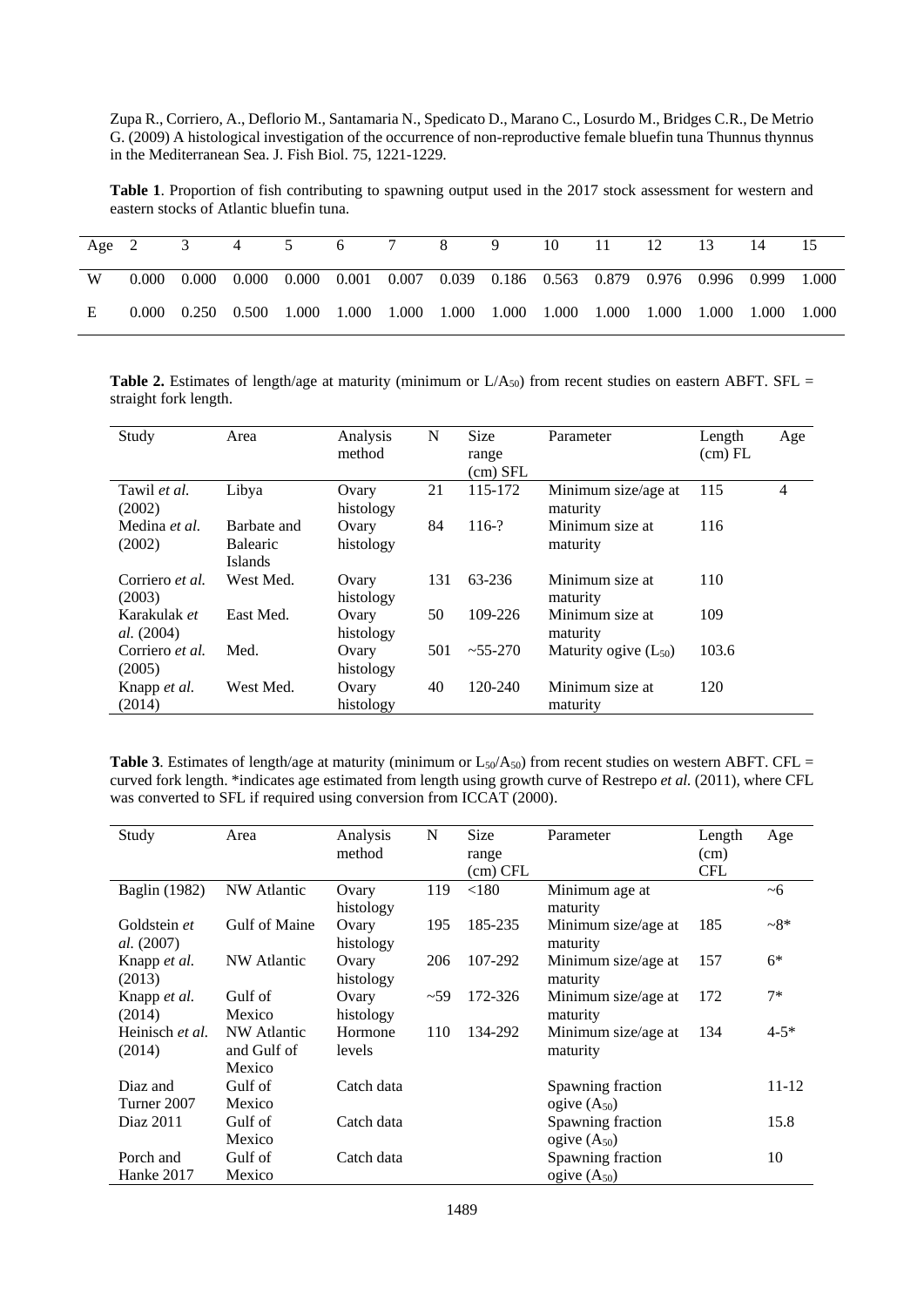

**Figure 1.** Proportion of fish contributing to spawning output by age vectors used in the 2017 stock assessment for western and eastern stocks of Atlantic bluefin tuna.



**Figure 2.** Relationships between age and (a) fork length and (b) body weight currently used for western and eastern stocks of Atlantic bluefin tuna.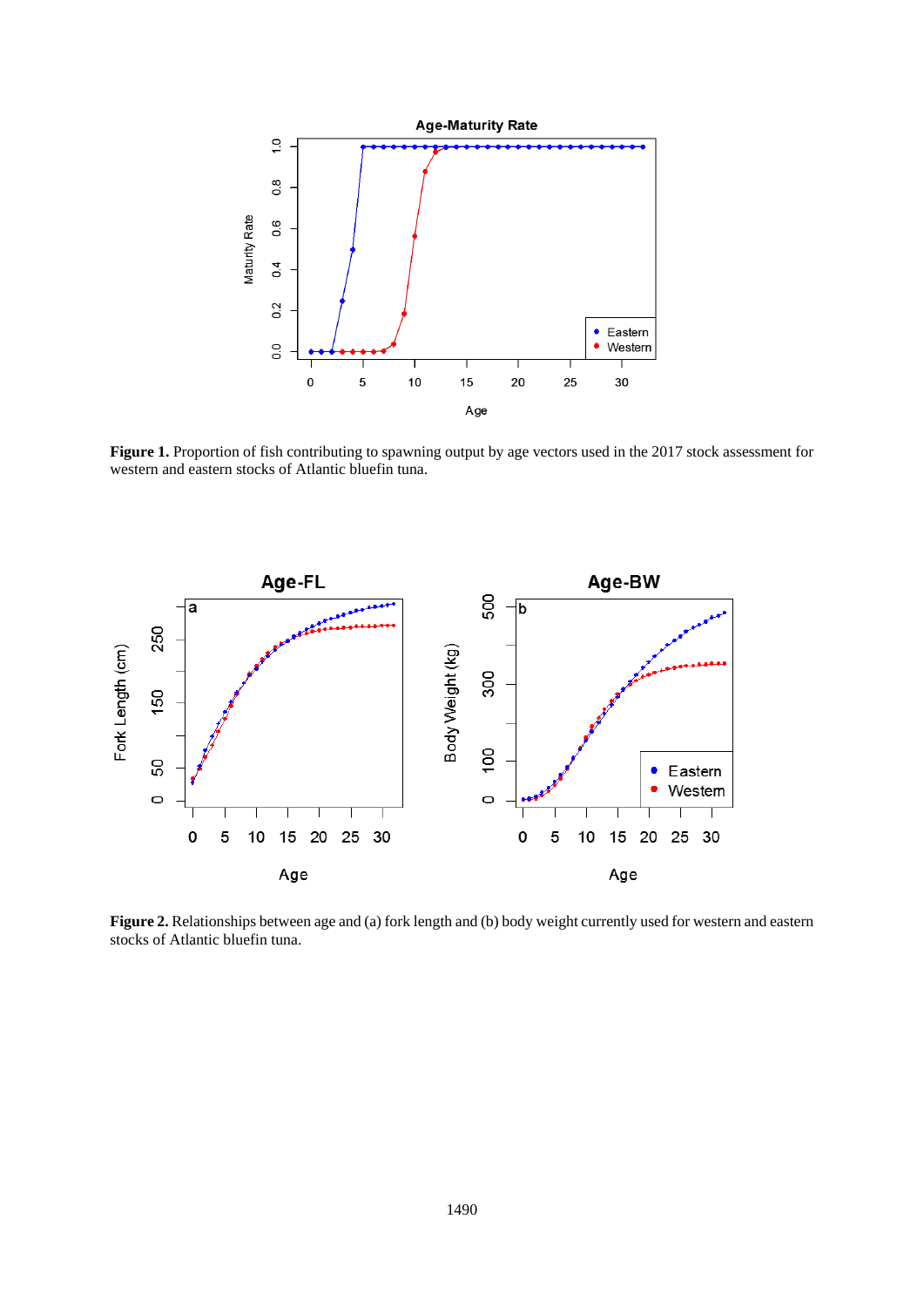

**Figure 3.** Western otolith data plotted against the growth curves from the Ailloud *et al.* (2017) analysis (solid blue) and the Cort 1991 analysis (solid red). The dashed blue lines represent the 2.5 and 97.5 percentiles of the distribution of the fitted length at age from the Ailloud *et al.* (2017) analysis. Source: Anon 2017b.



**Figure 4.** Eastern Aatlantic bluefin tuna spawning and non-spawning areas in the Mediterranean Sea. Source: Piccinetti *et al.* (2013)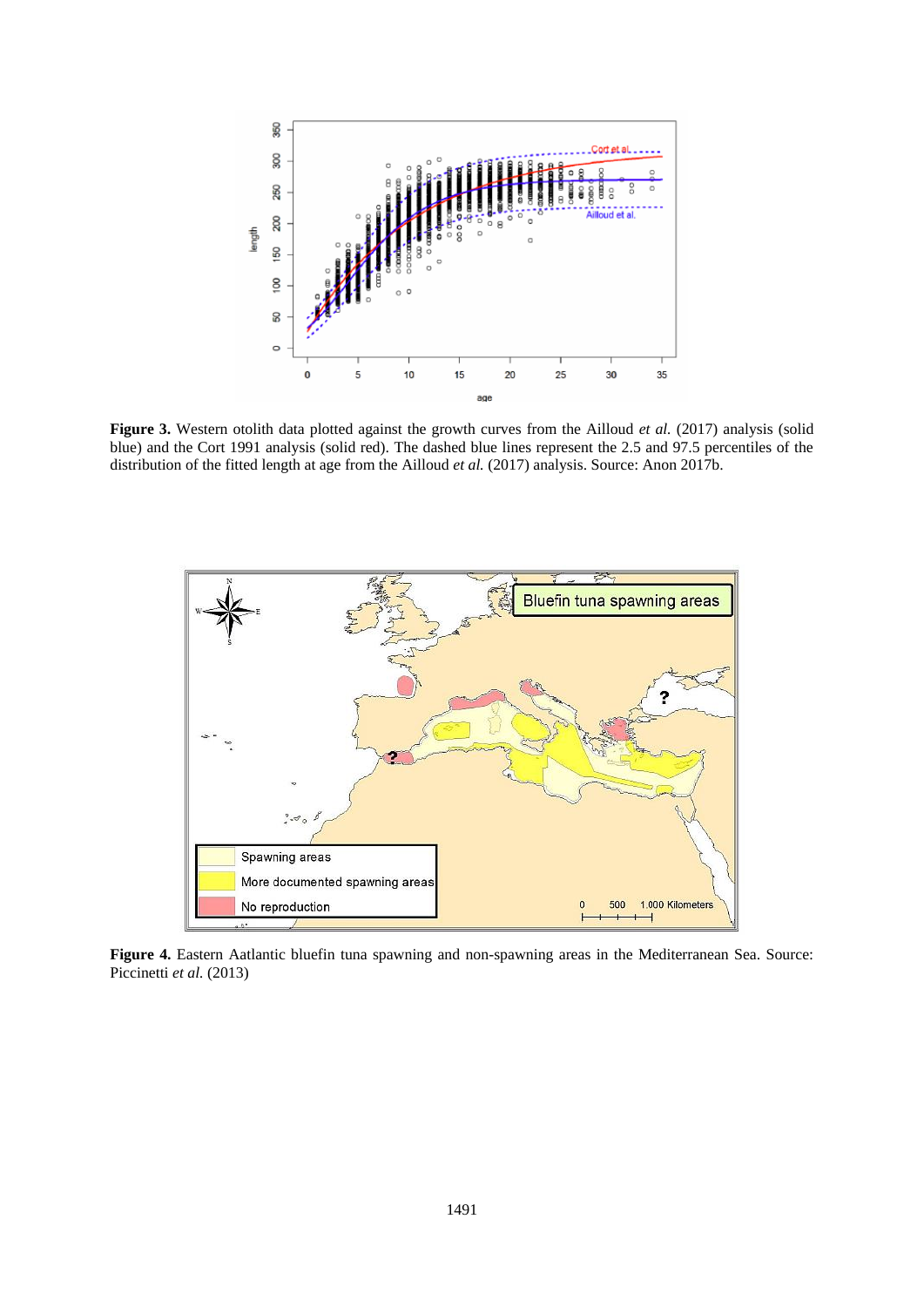

**Figure 5.** Spawning habitats of Pacific bluefin tuna.



**Figure 6.** Maturity schedule for female Pacific bluefin tuna in the Sea of Japan. (a) The solid line and curve indicates the FL at 50% mature and maturity ogive, respectively. Black and grey dots represent mean values(1994– 2015) and annual values, respectively. (b) Annual variation of the proportion of mature every 5 cm bins. Box plots show median values (solid horizontal lines), 50th percentile values (box outline), 90th percentile values (whiskers), and outlier values (open circles). Source: Ohshimo *et al.* (2018).